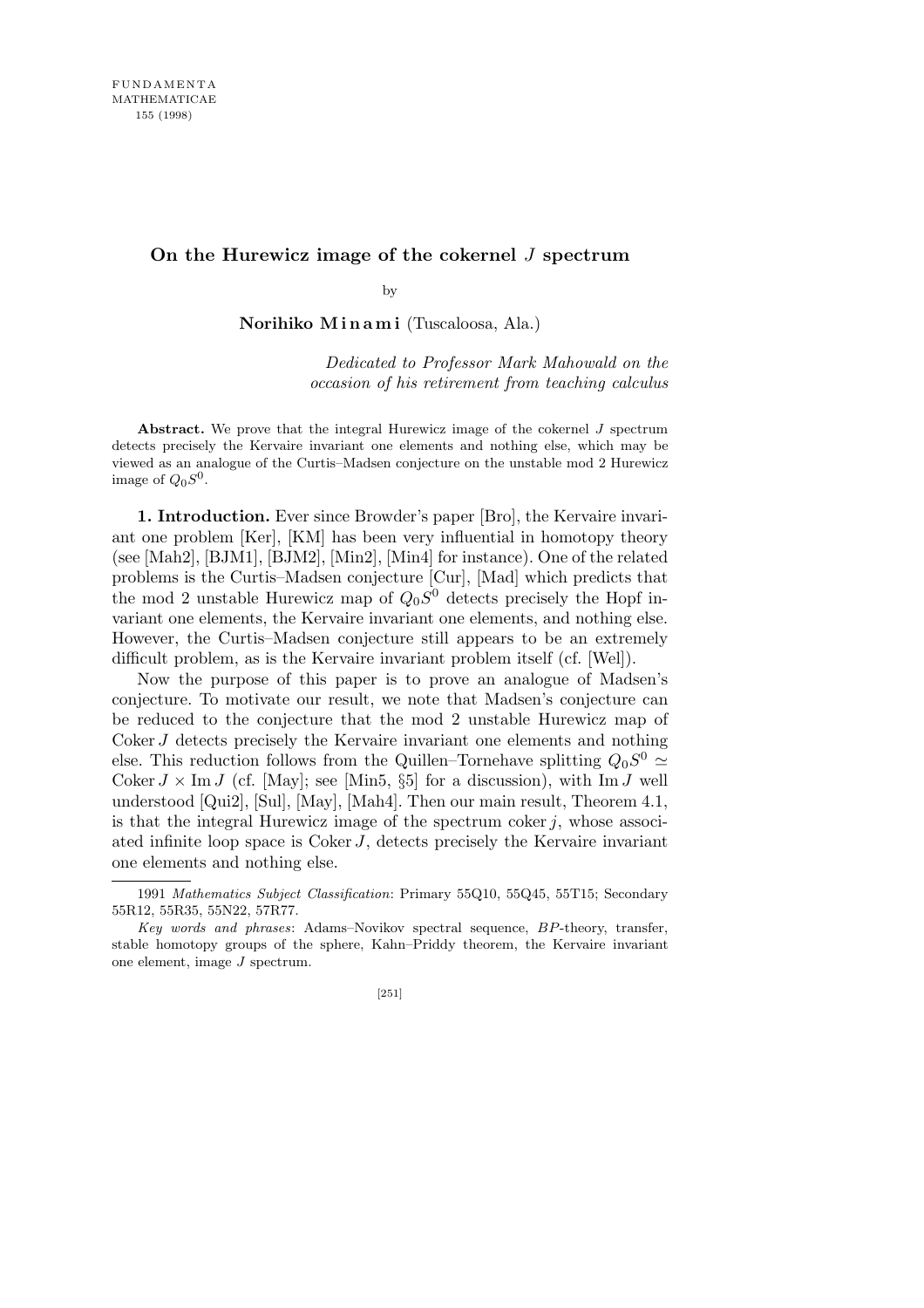252 N. Minami

Our approach consists of a study of the *j*-Hurewicz image of the  $\overline{H\mathbb{Z}}_{(p)}$ (*§*3) and a "trick" of a commutative diagram (see the proof of Theorem 4.1). The former gives us a very short proof of the Barratt–Jones–Mahowald conjecture [BJM2] concerning the *j*-Hurewicz image of  $\mathbb{R}P^{\infty}$ , which was also proved by Knapp [Kna]. While Knapp's approach is longer for the Barratt–Jones–Mahowald conjecture itself, we may interpret a pay-off of Knapp's approach, using our "trick" (see Theorem 4.5(ii)).

Our results and approach were announced in [Min1].

The author would like to express his gratitude to Karlheinz Knapp and Erich Ossa for their hospitality during his visits to the University of Wuppertal.

Also, the author would like to express his gratitude to the referee for his careful reading of a preliminary version of this paper.

*Notations and conventions.* As usual, we set  $q = 2(p-1)$ , and  $\mathbb{Z}/p\{q\}$ stands for a cyclic group with *g* as its generator. For simplicity, we set  $P = \Sigma^{\infty} B \Sigma_p$ .  $H\mathbb{Z}/p_*$  and  $H\mathbb{Z}_{(p)}$ <sup>\*</sup> stand for the mod *p* and mod  $\mathbb{Z}_{(p)}$  homology theories, respectively.

*BP* is the Brown–Peterson spectrum [BP], [Qui1] with

$$
BP_* = \mathbb{Z}_{(p)}[v_1, v_2, \ldots],
$$

where  $v_n$  is the Hazewinkel generator [Haz]. For a multi-index  $I = (i_1, \ldots, i_n)$ , we write  $|I| = i_1 + \ldots + i_n$  and  $v^I = v_1^{i_1} \ldots v_n^{i_n}$ .  $BP\langle 1 \rangle$  is the Johnson-Wilson spectrum [JW] with  $BP\langle 1 \rangle_* = \mathbb{Z}_{(p)}[v_1]$ , which is equipped with the canonical map  $\varrho : BP \to BP\langle 1 \rangle$  characterized in homotopy by  $v_1 \mapsto v_1$ ,  $v_i \mapsto 0$  if  $i \geq 2$ .

In the following, *k* is chosen to be 3 (resp. to generate  $(\mathbb{Z}/p^2)^*$ ) if  $p=2$ (resp. if *p* is odd), and  $\psi^k$  is the corresponding Adams operation (cf. [Nov], [Ara]). For  $E = BP$  or  $BP\langle 1 \rangle$ ,  $J_E = \text{fiber of } \psi^k - 1 : E \to E$ .

Furthermore, we set

$$
j\mathbb{C} = \text{fiber of } \psi^k - 1 : BP\langle 1 \rangle \to \Sigma^q BP\langle 1 \rangle,
$$
  

$$
j = \begin{cases} \text{fiber of } \psi^k - 1 : bo \to \Sigma^4 bsp & \text{if } p = 2, \\ j\mathbb{C} & \text{if } p > 2. \end{cases}
$$

These various *J* spectra are related by the following commutative diagrams of cofiber sequences:

$$
\Sigma^{-1}BP \xrightarrow{m} J_{BP} \longrightarrow BP \xrightarrow{\psi^{k-1}} BP
$$
  
\n
$$
\downarrow^{\varphi'} \qquad \qquad \downarrow^{\varphi'}
$$
  
\n
$$
\Sigma^{-1}BP\langle 1 \rangle \xrightarrow{m'} J_{BP\langle 1 \rangle} \longrightarrow BP\langle 1 \rangle \xrightarrow{\psi^{k-1}} BP\langle 1 \rangle
$$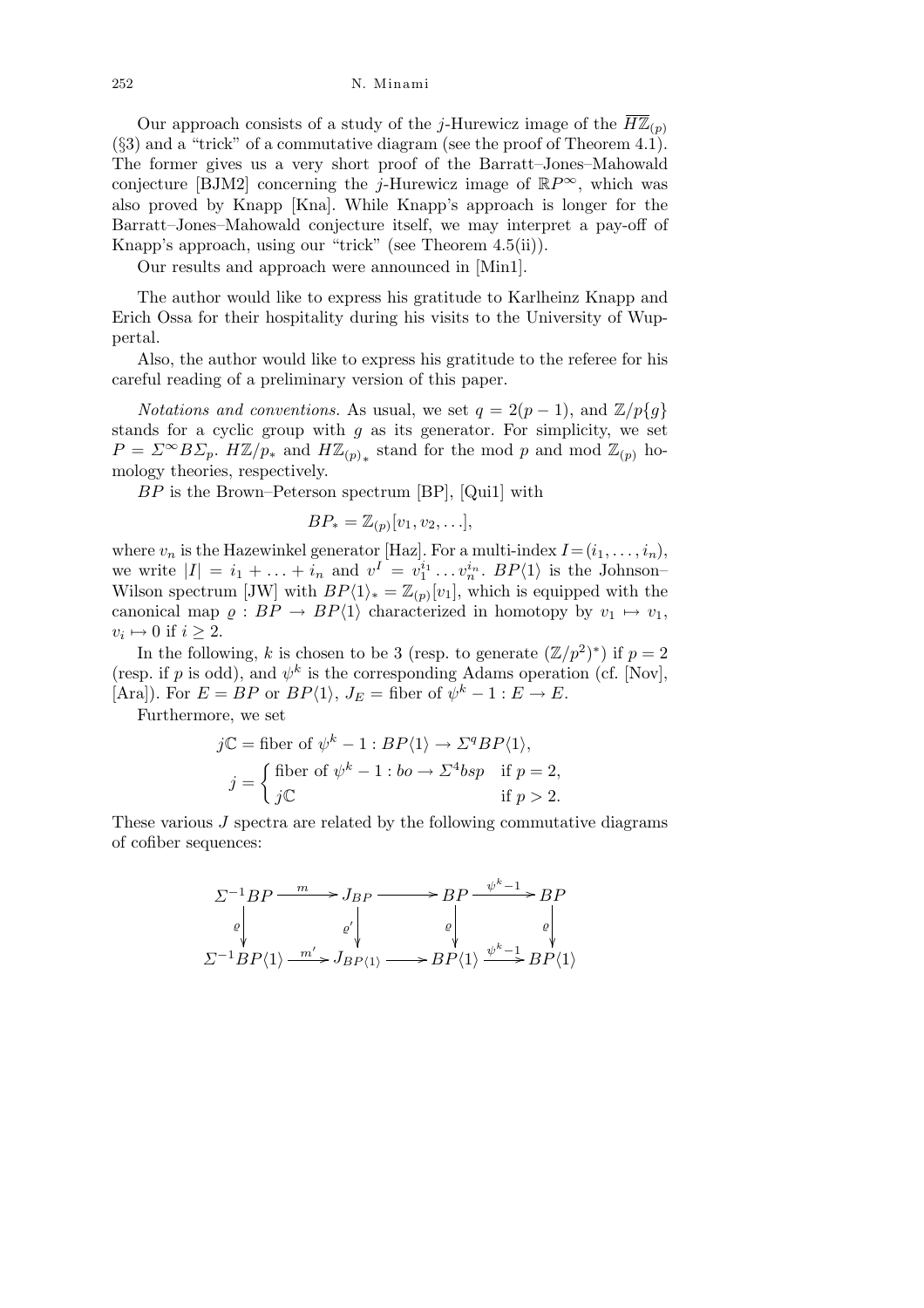$$
\Sigma^{q-1}BP\langle 1 \rangle \xrightarrow{m'' \to j\mathbb{C}} \longrightarrow BP\langle 1 \rangle \xrightarrow{\psi^{k-1} \to \Sigma^{q}BP\langle 1 \rangle} \times v_1 \downarrow \qquad \qquad \downarrow \qquad \qquad \downarrow \qquad \qquad \downarrow \qquad \qquad \downarrow \qquad \qquad \downarrow \qquad \qquad \downarrow \qquad \downarrow \qquad \downarrow \qquad \downarrow \qquad \downarrow \qquad \downarrow \qquad \downarrow \qquad \qquad \downarrow \qquad \downarrow \qquad \downarrow \qquad \downarrow \qquad \qquad \downarrow \qquad \downarrow \qquad \downarrow \qquad \downarrow \qquad \downarrow \qquad \downarrow \qquad \downarrow \qquad \downarrow \qquad \downarrow \qquad \downarrow \qquad \downarrow \qquad \downarrow \qquad \downarrow \qquad \downarrow \qquad \downarrow \qquad \downarrow \qquad \downarrow \qquad \downarrow \qquad \downarrow \qquad \downarrow \qquad \downarrow \qquad \downarrow \qquad \downarrow \qquad \downarrow \qquad \downarrow \qquad \downarrow \qquad \downarrow \qquad \downarrow \qquad \downarrow \qquad \downarrow \qquad \downarrow \qquad \downarrow \qquad \downarrow \qquad \downarrow \qquad \downarrow \qquad \downarrow \qquad \downarrow \qquad \downarrow \qquad \downarrow \qquad \downarrow \qquad \downarrow \qquad \downarrow \qquad \downarrow \qquad \downarrow \qquad \downarrow \qquad \downarrow \qquad \downarrow \qquad \downarrow \qquad \downarrow \qquad \downarrow \qquad \downarrow \qquad \downarrow \qquad \downarrow \qquad \downarrow \qquad \downarrow \qquad \downarrow \qquad \downarrow \qquad \downarrow \qquad \downarrow \qquad \downarrow \qquad \downarrow \qquad \downarrow \qquad \downarrow \qquad \downarrow \qquad \downarrow \qquad \downarrow \qquad \downarrow \qquad \downarrow \qquad \downarrow \qquad \downarrow \qquad \downarrow \qquad \downarrow \qquad \downarrow \qquad \downarrow \qquad \downarrow \qquad \downarrow \qquad \downarrow \qquad \downarrow \qquad \downarrow \qquad \downarrow \qquad \downarrow \qquad \downarrow \qquad \downarrow \qquad \downarrow \qquad \downarrow \qquad \downarrow \qquad \downarrow \qquad \downarrow \qquad \downarrow \qquad \downarrow \qquad \downarrow \qquad \downarrow \qquad \downarrow \qquad \downarrow \qquad \down
$$

Let *E* be a spectrum with a specified "unit" map  $S^0 \to E$  (e.g. a ring spectrum). Then we denote the fiber of  $S^0 \to E$  by  $\overline{E}$ . However, for  $j = E$ , we write

$$
\operatorname{coker} j = \overline{j}
$$

to emphasize that it is the cokernel *J* spectrum. For an arbitrary spectrum *X*, we write

$$
H_E: \pi_*(X) \to E_*(X)
$$

for the stable *E*-Hurewicz map induced by  $S^0 \to E$ , and  $E_2^{s,t}$  $E_2^{s,t}(X,E) = E_2$ for the second term of the Adams spectral sequence based on *E* abutting to  $\pi_{t-s}(X)$ .

When  $E = BP$ , we may make the usual homological algebra interpretation [Rav3]:

$$
\text{Ext}^{s,t}_{BP_*BP}(BP_*, BP_*(X)) = E_2^{s,t}(X, BP),
$$
  
\n
$$
PBP_*(X) = \text{Ext}^{0,*}_{BP_*BP}(BP_*, BP_*(X)).
$$

Furthermore, for a *BP∗BP*-comodule *M*, we may use either one of

$$
H^{s,t}(M) = \text{Ext}^{s,t}(M)
$$

to stand for  $\text{Ext}_{BP_*BP}^{s,t}(BP_*, M)$ , when there is no danger of confusion.

**2. Chromatic spectral sequence.** We first recall the fundamental concept of the chromatic spectral sequence due to Miller–Ravenel–Wilson [MRW]. Set  $N^0 := BP_*$ ; define  $BP_*BP$ -comodules  $N^n$  and  $M^n$  inductively by the short exact sequence  $0 \to N^n \to M^n \to N^{n+1} \to 0$ , where  $M^n =$  $v_n^{-1}BP_* \otimes_{BP_*} N^n$ . By the standard argument, these short exact sequences give us the chromatic spectral sequence converging to  $\text{Ext}(BP_*)$  with  $E_1^{n,s} =$  $\text{Ext}^s(M^n).$ 

As noticed by Ravenel [Rav4], [Rav2], the chromatic spectral sequence may be realized geometrically. Set  $N_0 := S^0$ ; define spectra  $N_n$  and  $M_n$ inductively by the cofiber sequence  $N_n \to M_n \to N_{n+1}$ , where  $M_n = L_n N_n$ . (Here  $L_n$  is the Bousfield localization [Bou] with respect to the spectrum  $v_n^{-1}BP$ .) Applying  $BP_*(-)$  to this cofiber sequence, we recover the short exact sequence above.

We now recall the determination of  $Ext^0(N^2)$  by Miller–Ravenel–Wilson [MRW, Th. 6.1, L. 7.2] (for *p* odd) and Shimomura [Shi, Th. 3.4] (for *p* = 2).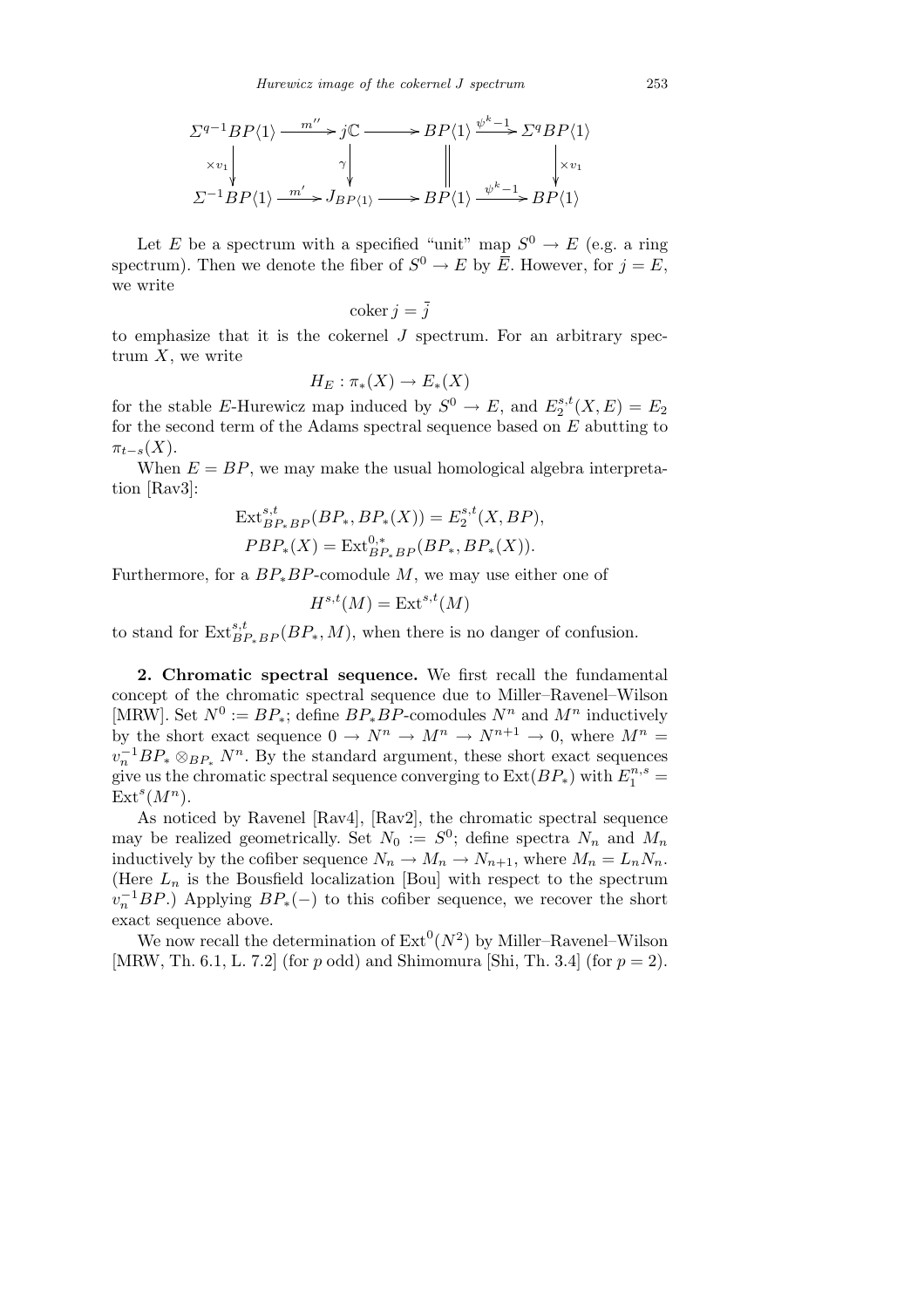THEOREM 2.1 [MRW]. For an odd prime p,  $Ext^0(N^2)$  is the direct sum *of cyclic p-groups generated by*

- $(1)$  (a)  $x_{2,i}/(pv_1^j)$  $j \choose 1$  *for*  $i \geq 0$ ,  $j \geq 1$  *such that*  $j \leq p^i$  *and either*  $p \nmid j$  *or a*2*,i−*<sup>1</sup> *< j*;
	- (b)  $x_{2,i}/(p^{k+1}v_1^j)$ *f*<sub>1</sub>) *for i* ≥ 0, *j* ≥ 1, *k* ≥ 1 *such that*  $p^k | j \le a_{2,i-k}$ *and either*  $p^{k+1}$  | *j or*  $a_{2,i-k-1} < j$ ;
	- (c)  $x_{2,i}^s/(p^{k+1}v_1^j)$  $j \choose 1$  *for*  $p \nmid s \geq 2, i \geq 0, j \geq 1, k \geq 0$ , *such that*  $p^k \mid j \leq 1$ *a*<sub>2</sub>*,i*−*k and either*  $p^{k+1} \nmid j$  *or*  $a_{2,i-k-1} < j$ ; *and*
- $(2)$  1/ $(p^{k+1}v_1^j)$  $j \choose 1$  *for*  $k \geq 0$ ,  $p^k | j$ , and  $j \geq 1$ .

Here,  $a_{2,i}$ 's are defined by  $a_{2,0} = 1$ ,  $a_{2,i} = p^i + p^{i-1} - 1$  for  $i \ge 1$ ; and  $x_{2,i}$ 's *are defined inductively by*  $x_{2,0} = v_2, x_{2,1} = v_2^p - v_1^p$  $\frac{p}{1}v_2^{-1}v_3, x_{2,2} = x_{2,1}^p$  $v_1^{p^2-1}$  $v_1^{p^2-1}v_2^{p^2-p+1} - v_1^{p^2+p-1}$  $v_1^{p^2+p-1}v_2^{p^2-2p}$  $x_2^{p^2-2p}v_3, x_{2,i} = x_{2,i-1}^p - 2v_1^{(p+1)(p^{i-1}-1)}$  $\frac{(p+1)(p^{i-1}-1)}{2}v_2^{(p-1)p^{i-1}+1}$ 2 *for*  $i \geq 3$ *.* 

THEOREM 2.2 [Shi]. For  $p = 2$ ,  $\text{Ext}^0(N^2)$  *is the direct sum of cyclic* 2*-groups generated by*

- (1) (a)  $v_2^s/(2v_1)$  *for s odd* and  $\geq 1$ ;
	- (b)  $x_{2,1}^s/(2v_1^j)$  $j$  for *s* odd and  $\geq 1$ , and  $j = 1$  or 2;
	- (c)  $x_{2,2}/(2v_1^k)$  *for*  $k = 1,3,4$ ;
	- (d)  $x_{2,2}^s/(2v_1^k)$  *for s odd and*  $\geq 3$ *, and*  $k = 1,3,4,5$ *, or* 6;
	- (e)  $x_{2,2}/(4x_{1,1})$ ; and
	- (f)  $x_{2,2}^s/(8x_{1,1})$  *for s odd and*  $\geq 3$ ;
- $(2)$  (a)  $x_{2,i}/(2v_1^j)$ *i*) *for i* ≥ 3, *j* ≤ 2<sup>*i*</sup>, *and either j is odd or*  $a_{2,i-1} < j$ ; *and*
	- (b)  $x_{2,i}^s/(2v_1^j)$  $\binom{1}{1}$  *for s odd* and  $\geq 3$ ,  $i \geq 3$ ,  $j \leq a_{2,i}$ , and *either j is odd or*  $a_{2,i-1} < j$ ;
- $(x_2^s, i/(2^{k+1}v_1^{j2^k}))$  $j^{2^{\omega}}$ ) *for s odd and*  $\geq 1$ , *j*,  $k \geq 1$ ,  $i \geq 3$ , *and*  $a_{2,i-k-1} <$ *j*2<sup>*k*</sup> ≤ *a*<sub>2*,i*−*k*;</sub>
- (4)  $x_{2,i}^s/(2^{k+2}x_{1,k}^j)$  *for s odd* and  $\geq 1$ ,  $i \geq 3$ ,  $k \geq 1$ , *j odd* and  $\geq 1$ , and *j*2<sup>*k*</sup> ≤ *a*<sub>2*,i*−*k*−1; *and*</sub>
- $(5)$  1/ $(2v_1^j)$  $1/2^{k+2}x_{1,k}^j$  *for j odd* and  $\geq 1$  *and*  $k \geq 1$ *.*

*Here*,  $a_{2,i}$ *'s are defined by*  $a_{2,0} = 1$ ,  $a_{2,1} = 2$ ,  $a_{2,i} = 3 \cdot 2^{i-1}$  for  $i \geq 2$ ;  $x_{2,i}$ 's are defined inductively by  $x_{2,0} = v_2, x_{2,1} = v_2^2 - v_1^2 v_2^{-1} v_3, x_{2,2} =$  $x_{2,1}^2 - v_1^3 v_2^3 - v_1^5 v_3$ ,  $x_{2,i} = x_{2,i-1}^2$  for  $i \geq 3$ ; and  $x_{1,i}$ 's are defined inductively  $by x_{1,0} = v_1, x_{1,1} = v_1^2 + 4v_1^{-1}v_2, x_{1,i} = x_{1,i-1}^2$  *for*  $i \ge 2$ *.* 

For our purpose, we must slightly modify the chromatic object. We first recall (cf. [Rav3, p. 188]) that the  $I_{\infty}$ -adic filtration for elements in  $M^n$  or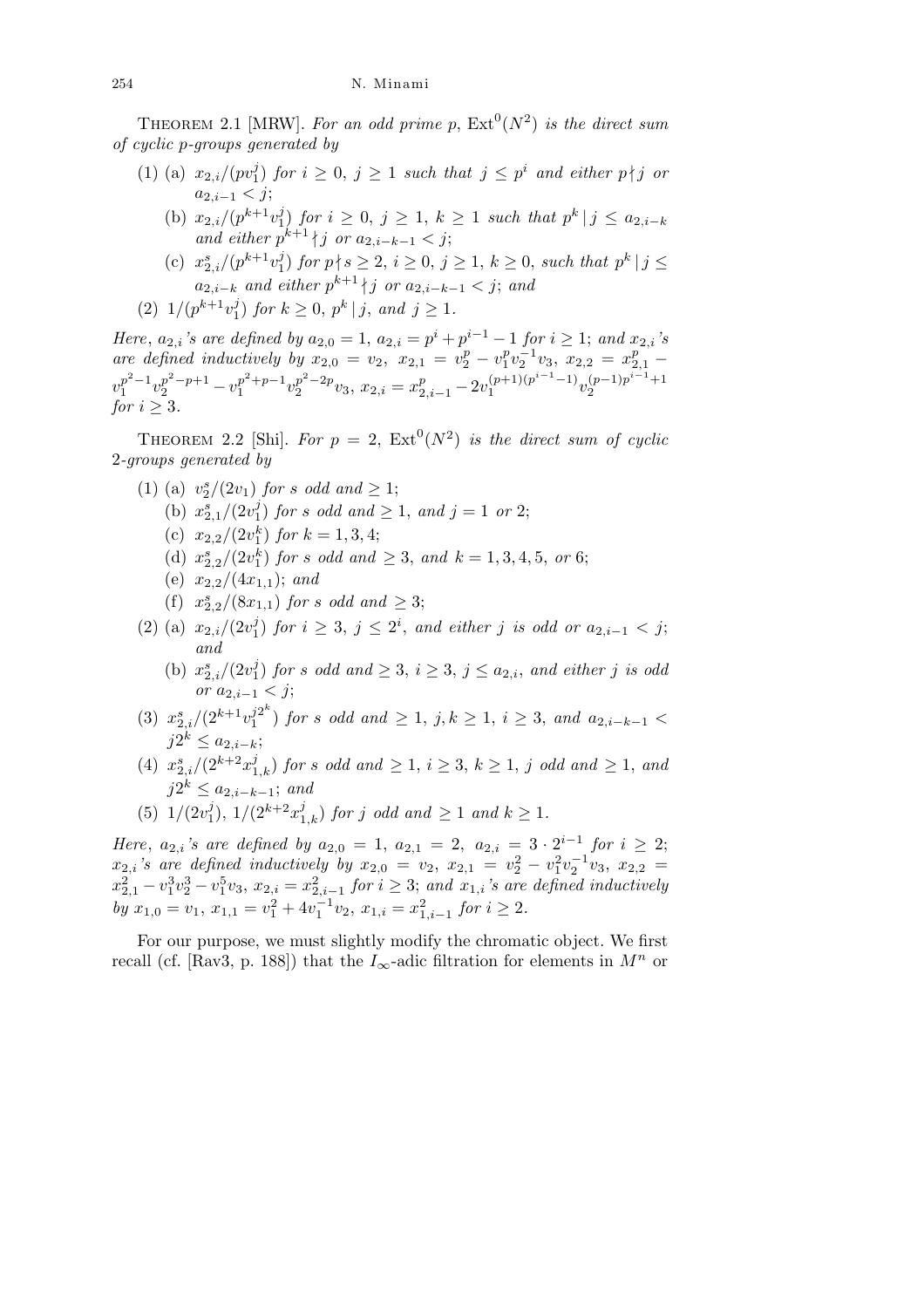$N^n$  is defined by

$$
\frac{v^I}{v^J} \in F^k \Leftrightarrow |I| - |J| \ge k.
$$

Then, just as before, we have a short exact sequence

 $0 \to F^k N^n \to F^k M^n \to F^k N^{n+1} \to 0$ 

for any  $k \in \mathbb{Z}$  and  $n \geq 0$ . Notice that the case  $k = n = 0$  is induced by the cofiber sequence  $S^0 \to H\mathbb{Z}_{(p)} \to \Sigma \overline{H\mathbb{Z}}_{(p)}$ , because  $BP_* H\mathbb{Z}_{(p)} =$  $\mathbb{Z}_{(p)}[v_1/p, v_2/p, \ldots]$ . By an analogy with the construction of  $N_2$ , we define  $\widetilde{N}_2$  to be the cofiber of  $\overline{H\mathbb{Z}}_{(p)} \to L_1 \overline{H\mathbb{Z}}_{(p)}$ , which leads to a commutative diagram of cofiber sequences



Here the right hand side vertical map induces a surjective *BP∗BP*-comodule map  $e: \widetilde{N}^2 \to N^2$ , where  $\widetilde{N}^2 = BP_*(\widetilde{N}_2)$  and  $N^2 = BP_*(N_2)$ .

We now analyze the corresponding algebraic situation in detail.

Lemma 2.3. *Consider a commutative diagram of exact sequences*



*where unnamed maps are the obvious ones*, *i and e are the induced maps*, and the composite  $e \circ i$  is the canonical inclusion of the filtration. Then:

(i)  $e_* : H^{0,t}(\widetilde{N}^2) \to H^{0,t}(N^2)$  *is an isomorphism, except for*  $t = 0$ *.* 

(ii) *For*  $t > 0$ , the inclusion  $i_* : H^{0,t}(F^0N^2) \to H^{0,t}(\tilde{N}^2)$  is onto except

*for the elements which are sent to one of*  $x_{2,i}/(pv_1^{p^i})$  $\binom{p^i}{1} \in \text{Ext}(N^2)$  by the *isomorphism e∗.*

P r o o f. (i) It suffices to show that  $H^{s,t}(\text{Ker }e) = 0$  except for  $s = t = 0$ . For this, note that  $\text{Ker } e \cong N^1/F^0N^1 \cong \overset{\circ}{M}^0/F^0M^0$ , where the latter isomorphism follows from  $F^0 N^0 = N^0 = BP_*$ . However,  $F^0 M^0 = BP_*(H\mathbb{Z}_{(p)})$ and  $M^0 = BP_*(H\mathbb{Q})$ , where both  $H\mathbb{Z}_{(p)}$  and  $H\mathbb{Q}$  are  $BP$ -module spectra.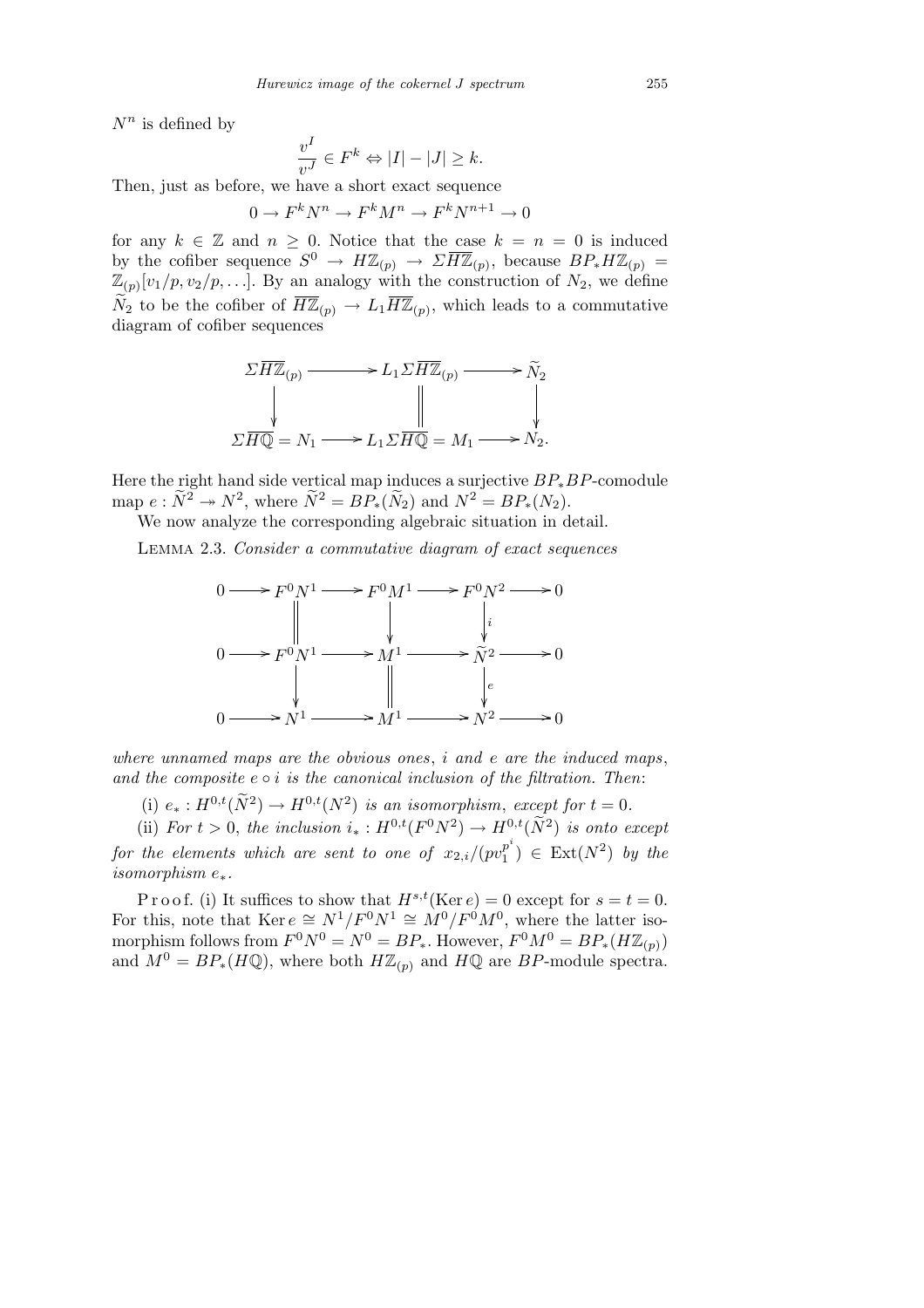Thus,  $H^{s,t}(F^0M^0) \cong H^{s,t}(M^0) \cong 0$ , except for  $s = t = 0$ . Now the claim follows immediately.

(ii) Having established (i), this follows immediately by looking at the  $I_{\infty}$ -adic filtration of the generators of  $\text{Ext}^{0}(N^{2})$ , which can be read off from Theorems 2.1 and 2.2. Just notice that all the positive dimensional elements listed in Theorem 2.1 and Theorem 2.2 are contained in  $F^0 N^2$  except  $x_{2,i}/(pv_1^{p^i})$  $\binom{p^i}{1}$  (which in turn implies  $x_{2,i}/(pv_1^{p^i})$  $\binom{p}{1}$  is not hit because of the left exactness of  $H^0$ ). (We do not have to consider Theorems 2.1(2) and 2.2(5), because they are in the negative dimensions.) Similar analysis showed up during the study of the Thom reduction ([Rav3, 5.4.6]).  $\blacksquare$ 

REMARK 2.4. The previous lemma distinguishes  $x_{2,j}/(pv_1^{p^j})$  $_1^{p'}$ ), which essentially corresponds to the Kervaire invariant one elements for  $j \geq 1$  (resp.  $j \geq 0$ ) when  $p = 2$  (resp. *p* odd) [Rav1], [Rav3]. For this, we first note that, from Theorems 2.1 and 2.2, we can easily see (cf.  $[Rav3, 5.4.6]$ )

$$
H^{0,t}(N^2) = (e \circ i)_* H^{0,t}(F^0N^2) \oplus \mathbb{Z}/p\bigg{\{\frac{x_{2,j}}{pv_1^{p^j}}\bigg\}},
$$

where the second factor shows up only if  $t = qp^{j+1}$ . Then, as discussed in [Rav3, 5.4.6], the following composite of the boundary homomorphisms and the Thom reduction

$$
H^{0,qp^{j+1}}(N^2) \to H^{1,qp^{j+1}}(N^1) \to H^{2,qp^{j+1}}(N^0)
$$
  
= Ext<sup>2,qp^{j+1}</sup><sub>BP<sub>\*</sub>BP</sub>(BP<sub>\*</sub>, BP<sub>\*</sub>)  $\to$  Ext<sup>2,qp^{j+1}</sup><sub>A<sub>\*</sub></sub>( $\mathbb{Z}/p, \mathbb{Z}/p$ )

is characterized by the following two properties:

 $(1)$   $(e \circ i)_* H^{0,qp^{j+1}}(F^0N^2)$  goes to 0;

 $(2)$   $x_{2,j}/(pv_1^{p^j})$  $j_1^{p^j}$ ) goes to  $h_{j+1}^2$  (resp. *−b<sub>j</sub>*) if  $p = 2$  (resp. if  $p$  is odd).

Furthermore, if there is a Kervaire invariant one element in  $\pi_{qp^{j+1}-2}^s(S^0)$ for  $j \ge 1$  (resp.  $j \ge 0$ ) when  $p = 2$  (resp. *p* odd), then it is detected in  $H^{0,qp^{j+1}}(N^2)$  because such an element should come from  $\pi_*^s$  (coker *j*). From this discussion, any element in  $H^{0,qp^{j+1}}(N^2) \setminus (e \circ i)_* H^{0,qp^{j+1}}(F^0N^2) \cong$  $H^{0,qp^{j+1}}(\widetilde{N}^2) \setminus i_*H^{0,qp^{j+1}}(F^0N^2)$  may be called a Kervaire invariant one element.

For our purpose,  $x_{2,j}/(pv_1^{p^j})$  $\binom{p}{1}$  is rather difficult to deal with because of the complicated definition of  $x_{2,j}$ . Now the following lemma provides us with a simpler substitute.

LEMMA 2.5. (i) (cf. [Rav1])  $v_2^{p^j}$  $\frac{p^j}{2}/(pv_1^{p^j})$  $F_1^{p^j}$ )  $\in F^{-1} \setminus F^0$  is primitive in  $N^2$ , *but not so in*  $\widetilde{N}^2$ .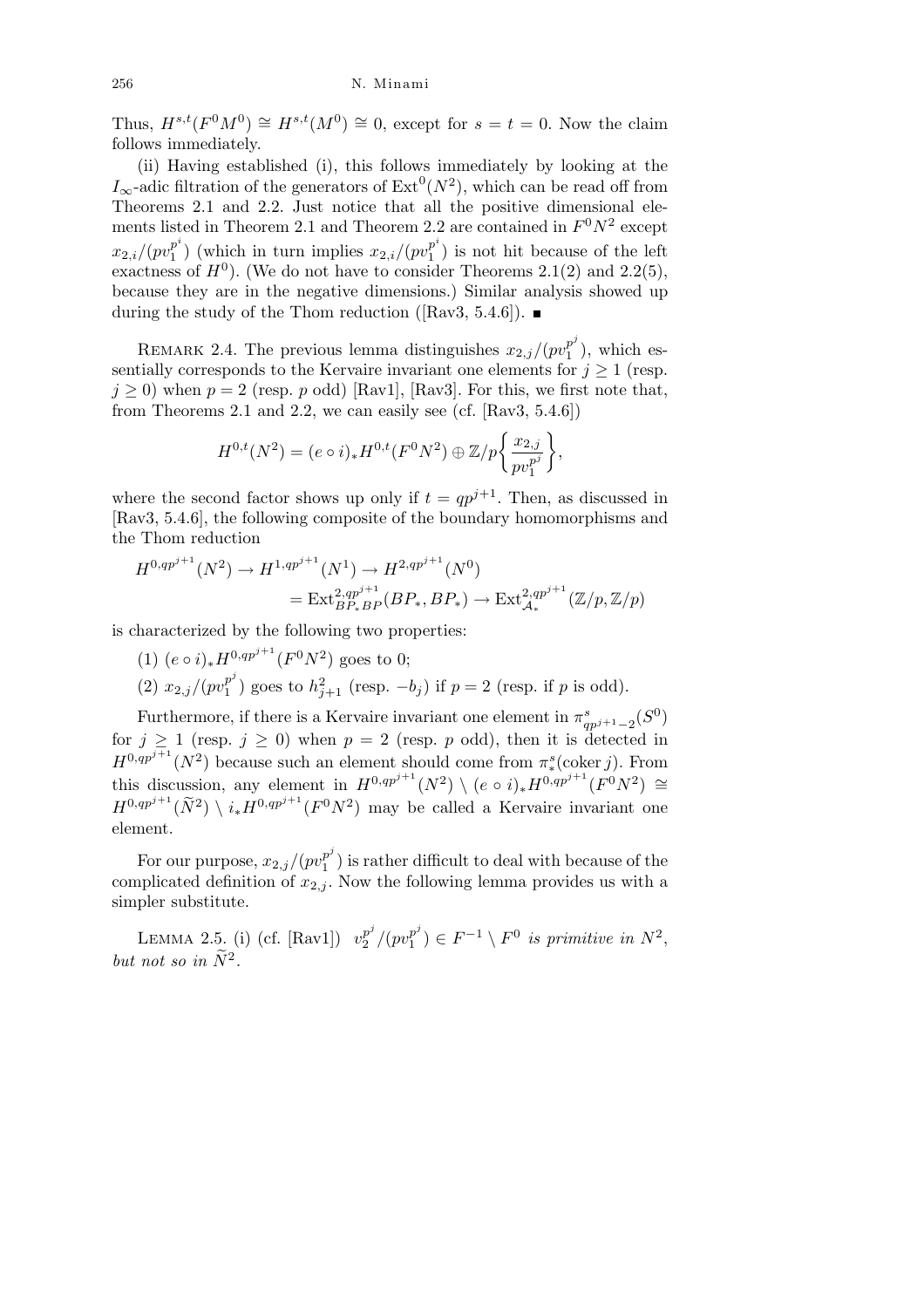$(i)$   $v_2^{p^j}$  $\frac{p^j}{2}/(p v_1^{p^j})$  $\binom{p^j}{1} - \upsilon_1^{p^{j+1}}$  $\int_{1}^{p^{j+1}}/(p^{p^{j+1}+1}) \in F^{-1} \setminus F^0$  *is primitive in*  $\widetilde{N}^2$  *and sent to*  $v_2^{p^j}$  $\frac{p^j}{2}/(pv_1^{p^j})$  $\binom{p}{1}$  by the isomorphism  $e_*$ .

 $\text{Proof.}$  (i) Since  $\eta_R(v_2) \equiv v_2 + v_1 t_1^p - v_1^p$  $_1^p t_1 \mod p$ , we have

$$
\eta_R(v_2^{p^j}) \equiv v_2^{p^j} + v_1^{p^j} t_1^{p^{j+1}} \pmod{(p,v_1^{p^{j+1}})}.
$$

Also, since  $\eta_R(v_1) = v_1 + pt_1$ ,  $\eta_R(v_1^{-1}) \equiv v_1^{-1} \pmod{p}$ . Thus,

$$
\eta_R\bigg(\frac{v_2^{p^j}}{pv_1^{p^j}}\bigg) \equiv \frac{v_2^{p^j}}{pv_1^{p^j}} + \frac{t_1^{p^{j+1}}}{p},
$$

where  $t_1^{p^{j+1}}$  $\int_{1}^{p^{j+1}}/p = 0$  in  $N^2$ , but not so in  $\tilde{N}^2$ .

(ii) Since  $\eta_R(v_1) = v_1 + pt_1$ , we have

$$
\eta_R(v_1^{p^{j+1}}) \equiv v_1^{p^{j+1}} + p^{p^{j+1}} t_1^{p^{j+1}},
$$

modulo elements in filtration  $\geq p^{j+1} + 1$ . Thus,

$$
\eta_R\bigg(\frac{v_1^{p^{j+1}}}{p^{p^{j+1}+1}}\bigg) \equiv \frac{v_1^{p^{j+1}}}{p^{p^{j+1}+1}} + \frac{t_1^{p^{j+1}}}{p},
$$

from which the claim follows.  $\blacksquare$ 

Finally, we have arrived at the main result of this section:

COROLLARY 2.6. For  $t > 0$ , we have

$$
H^{0,t}(\widetilde{N}^2) = i_*H^{0,t}(F^0N^2) \oplus \mathbb{Z}/p\bigg\{\frac{v_2^{p^j}}{pv_1^{p^j}} - \frac{v_1^{p^{j+1}}}{p^{p^{j+1}+1}}\bigg\},\,
$$

*where the second factor shows up only if*  $t = qp^{j+1}$ .

**3.**  $H_j$  :  $\pi_*(\overline{H\mathbb{Z}}_{(p)}) \to j_*(\overline{H\mathbb{Z}}_{(p)})$ . Consider the following commutative diagram of cofiber sequences:

$$
S^{0} \xrightarrow{u} BP \xrightarrow{c} \Sigma \overline{BP}
$$
\n
$$
\downarrow \qquad \qquad \downarrow \qquad \qquad \downarrow
$$
\n
$$
J_{BP} \xrightarrow{v^{k-1}} BP \xrightarrow{w} \Sigma J_{BP},
$$

where  $u$  is the unit map,  $c$  is the induced cofiber map,  $m$  is the cofiber map induced by  $\psi^k - 1$ , and the induced map *l* factorizes as  $\sum \overline{BP} \stackrel{u \wedge 1}{\longrightarrow}$  $BP \wedge \overline{B}$  $\overline{P} \stackrel{l'}{\rightarrow} BP$ . From this, we see  $\psi^k - 1$  factorizes as

$$
BP \stackrel{d_1}{\rightarrow} BP \wedge \Sigma \overline{BP} \stackrel{l'}{\rightarrow} BP,
$$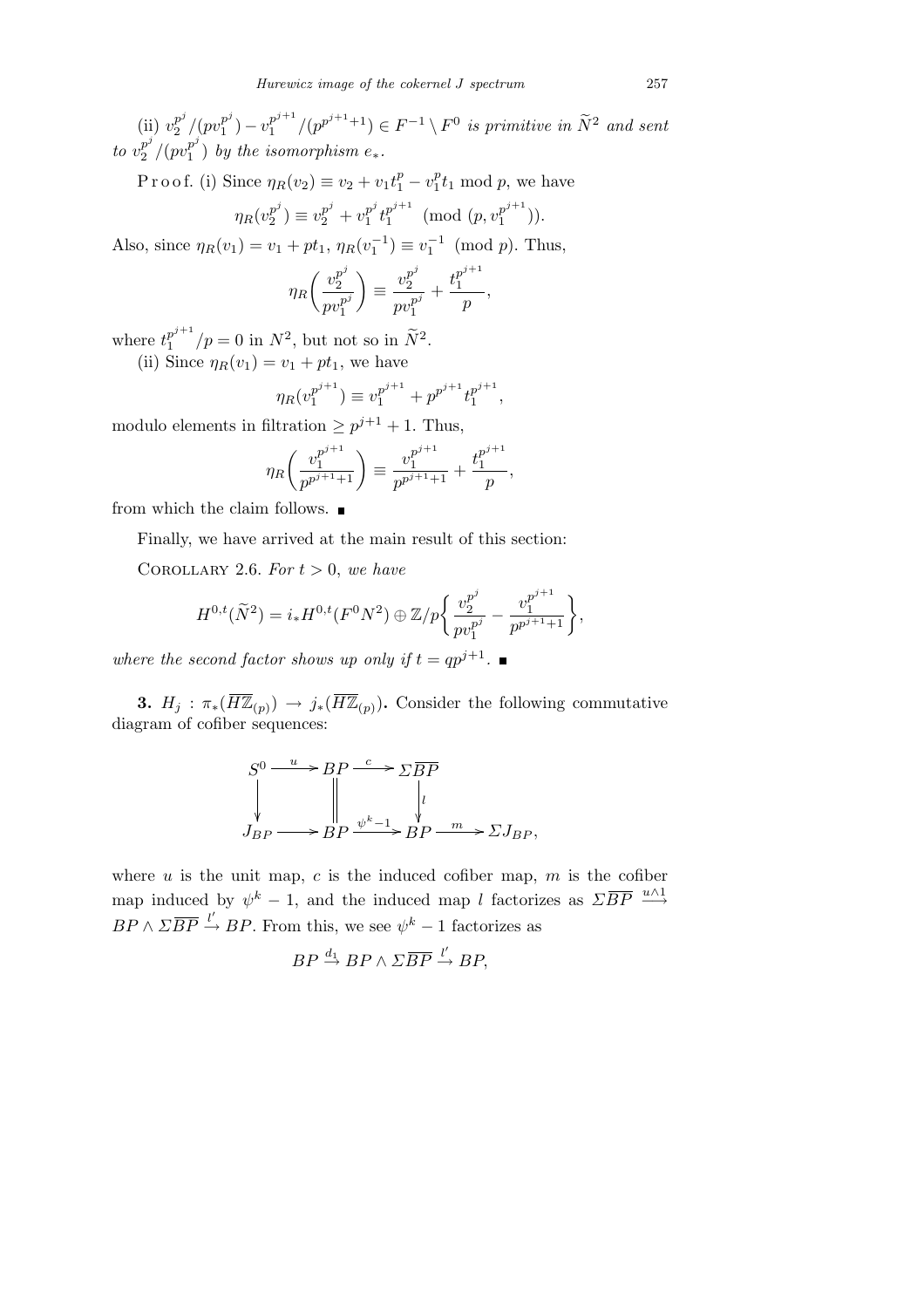where  $d_1 := (u \wedge 1) \circ c$  induces the first differential in the canonical *BP*based Adams–Novikov spectral sequence. This fact clearly indicates that  $m \circ l'$  induces a natural transformation

$$
L: \text{Ext}^1(BP_*(X)) \to J_{BP}(X)
$$

and we have a commutative diagram

$$
\pi_*(\overline{BP} \wedge X) \longrightarrow \text{Ext}^1(BP_*(X))
$$
  
\n
$$
\downarrow \qquad \qquad \downarrow
$$
  
\n
$$
\pi_*(X) \xrightarrow{H_{J_{BP}}} J_{BP}(X),
$$

where the unnamed maps are the obvious ones.

LEMMA 3.1. Let  $W \stackrel{f}{\rightarrow} X \stackrel{g}{\rightarrow} Y \stackrel{h}{\rightarrow} \Sigma W$  be a cofiber sequence with  $BP_*(h) = 0$ *. Then we have a commutative diagram* 

$$
\pi_*(Y) \xrightarrow{\pi_*(h)} \pi_*(\Sigma W)
$$
  
\n
$$
H_{BP} \downarrow \qquad H_{J_{BP}} \downarrow
$$
  
\n
$$
PBP_*(Y) \xrightarrow{\delta} J_{BP*}(\Sigma W)
$$

*where δ is the composition of the connecting homomorphism associated with*

$$
0 \longrightarrow BP_*(W) \longrightarrow BP_*(X) \longrightarrow BP_*(Y) \longrightarrow 0
$$
  
\n
$$
\begin{array}{ccc}\n\psi^k - 1 & \psi^k - 1 & \psi^k - 1 \\
0 & \longrightarrow BP_*(W) \longrightarrow BP_*(X) \longrightarrow BP_*(Y) \longrightarrow 0\n\end{array}
$$

*and the canonical map*  $BP_*(W) \rightarrow J_{BP_*}(ZW)$  *induced by*  $m : \Sigma^{-1}BP$  $\rightarrow$   $J_{BP}$ *.* 

 $\text{Proof.}$  Let  $\alpha \in \pi_*(Y)$ . Set  $a := H_{BP}(\alpha) \in PBP_*(Y) \subseteq \text{Ker}(\psi^k - 1)$ . Then, since  $BP_*(h) = 0$ , the geometric connecting homomorphism theorem ([JMWZ], [Rav, 2.3.4]) implies that  $\pi_*(h)(\alpha)$  is detected in  $BP_*(\Sigma W)$  by  $\delta'(a)$ , where  $\delta'$  is the connecting homomorphism associated with

$$
0 \longrightarrow BP_*(W) \longrightarrow BP_*(X) \longrightarrow BP_*(Y) \longrightarrow 0
$$
  
\n
$$
\downarrow \qquad \qquad \downarrow
$$
  
\n
$$
0 \longrightarrow BP_*(\Sigma \overline{BP} \land W) \longrightarrow BP_*(\Sigma \overline{BP} \land X) \longrightarrow BP_*(\Sigma \overline{BP} \land Y) \longrightarrow 0
$$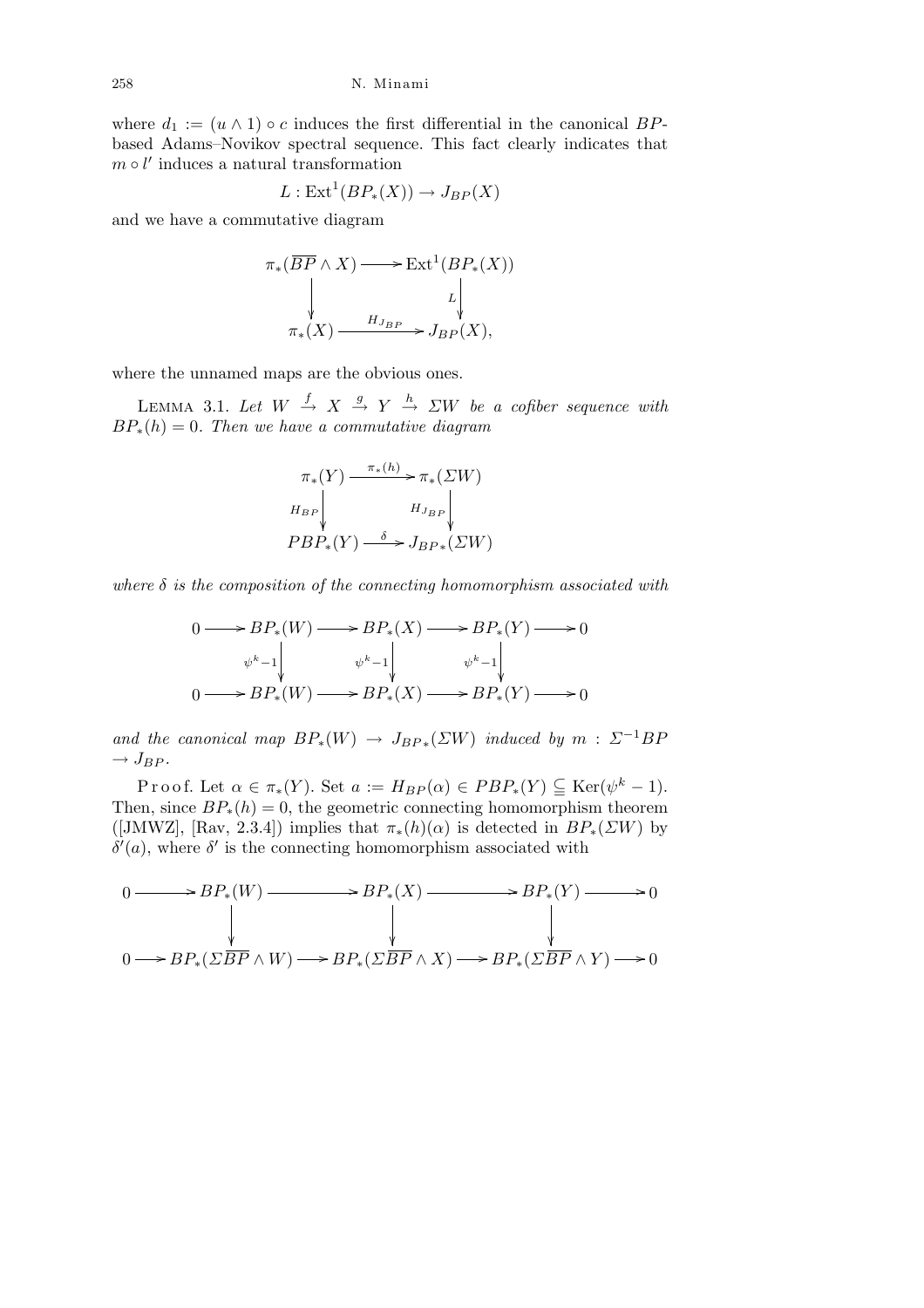where vertical maps are induced by  $d_1$ . Since  $\psi^k - 1 = l' \circ d_1$ , the claim follows.  $\blacksquare$ 

PROPOSITION 3.2. *Suppose*  $t > 0$ *. Then the composite* 

$$
H^{0,t}(\widetilde{N}^2) = PBP_t(\widetilde{N}_2) \xrightarrow{\delta} J_{BP}{}_{t-1}(\Sigma \overline{H\mathbb{Z}}_{(p)}) \xrightarrow{\varrho'} J_{BP\langle 1 \rangle}{}_{t-1}(\Sigma \overline{H\mathbb{Z}}_{(p)})
$$

*is characterized by*:

(i) The precomposition with  $i_* : H^{0,t}(F^0N^2) \to H^{0,t}(\tilde{N}^2)$  is trivial.

 $(i)$   $v_2^{p^j}$  $\frac{p^j}{2}/(pv_1^{p^j})$  $\binom{p^j}{1} - \upsilon_1^{p^{j+1}}$  $\int_{1}^{p^{j+1}}/(p^{p^{j+1}+1})$  goes non-trivially to an order p element  $in J_{BP(1)}_{qp^{j+1}-2}(\overline{HZ}_{(p)})$ .

P r o o f. We first examine this composite  $\varrho' \circ \delta$  in detail. Let  $x \in H^{0,t}(\widetilde{N}^2)$ . We can define a canonical lift  $\tilde{x} \in M^1$  with respect to the short exact sequence  $0 \to F^0 N^1 \to M^1 \to \tilde{N}^2 \to 0$ . In fact, we can do so by regarding our representatives of  $H^{0,t}(\tilde{N}^2)$  ( $t \neq 0$ ), given by Theorems 2.1, 2.2, and Corollary 2.6, as elements of  $M^1$ . Then calculate  $(\psi^k-1)\tilde{x}$ , which is  $(k^n-1)\tilde{x}$  if  $x \in$  $H^{0,2n}(\tilde{N}^2)$  [Ara]. This element turns out to be in  $F^0N^1 = BP_*(\Sigma \overline{HZ}_{(p)}).$ Now the desired value  $\varrho' \circ \delta(x)$  is calculated as the image of  $(\psi^k - 1)\tilde{x}$  under the composite  $BP_t(\Sigma \overline{H\mathbb{Z}}_{(p)}) \stackrel{\varrho}{\rightarrow} BP\langle 1 \rangle_t(\Sigma \overline{H\mathbb{Z}}_{(p)}) \stackrel{m'}{\rightarrow} J_{BP\langle 1 \rangle_{t-1}}(\Sigma \overline{H\mathbb{Z}}_{(p)}),$ where we have used the notations and the commutativity of the diagram at the end of Section 1. We also notice that

$$
BP_*(\Sigma \overline{H\mathbb{Z}}_{(p)}) \cong (\mathbb{Z}_{(p)}[v_1/p, v_2/p, \ldots]) / (\mathbb{Z}_{(p)}[v_1, v_2, \ldots]),
$$
  

$$
BP\langle 1 \rangle_*(\Sigma \overline{H\mathbb{Z}}_{(p)}) \cong (\mathbb{Z}_{(p)}[v_1/p]) / (\mathbb{Z}_{(p)}[v_1]) \oplus (\text{sum of } \mathbb{Z}/p\text{'s})
$$

(cf. [MM]), and  $\rho: BP_*(\Sigma \overline{H \mathbb{Z}}_{(p)}) \to BP\langle 1 \rangle_*(\Sigma \overline{H \mathbb{Z}}_{(p)})$  is characterized by  $v_1/p \mapsto v_1/p, v_l/p \mapsto 0 \ (l \geq 2).$ 

For (i), the claim follows from the fact that every positive-dimensional element in  $H^{0,t}(\tilde{N}^2)$  that is in the image of  $i_*$  is  $i_*$  of a fraction that become 0 when  $v_l$  is set to 0 for  $l \geq 2$  (cf. Theorems 2.1 and 2.2.). In fact, if *x* has such a property, then  $(\psi^k - 1)\tilde{x}$  has the same property. Thus,  $\varrho((\psi^k - 1)\tilde{x}) = 0$ , which verifies the claim.

For (ii), we notice

$$
BP\langle 1\rangle_{qp^{j+1}-1}(\overline{H\mathbb{Z}}_{(p)})=\mathbb{Z}/p^{p^{j+1}}\left\{\left(\frac{v_1}{p}\right)^{p^{j+1}}\right\}\oplus (\text{sum of }\mathbb{Z}/p\text{'s}),
$$

and choose *e* so that  $k^{(p-1)p^{j+1}} - 1 = u \cdot p^e$  with  $p \nmid u$ . Then  $p^{j+1} - e \geq 0$ , because  $e = j + 3$  (resp.  $e = j + 2$ ) if  $p = 2$  (resp. if *p* is odd) [Ada2, (2.12)]. Now let

$$
x = \frac{v_2^{p^j}}{pv_1^{p^j}} - \frac{v_1^{p^{j+1}}}{p^{p^{j+1}+1}}.
$$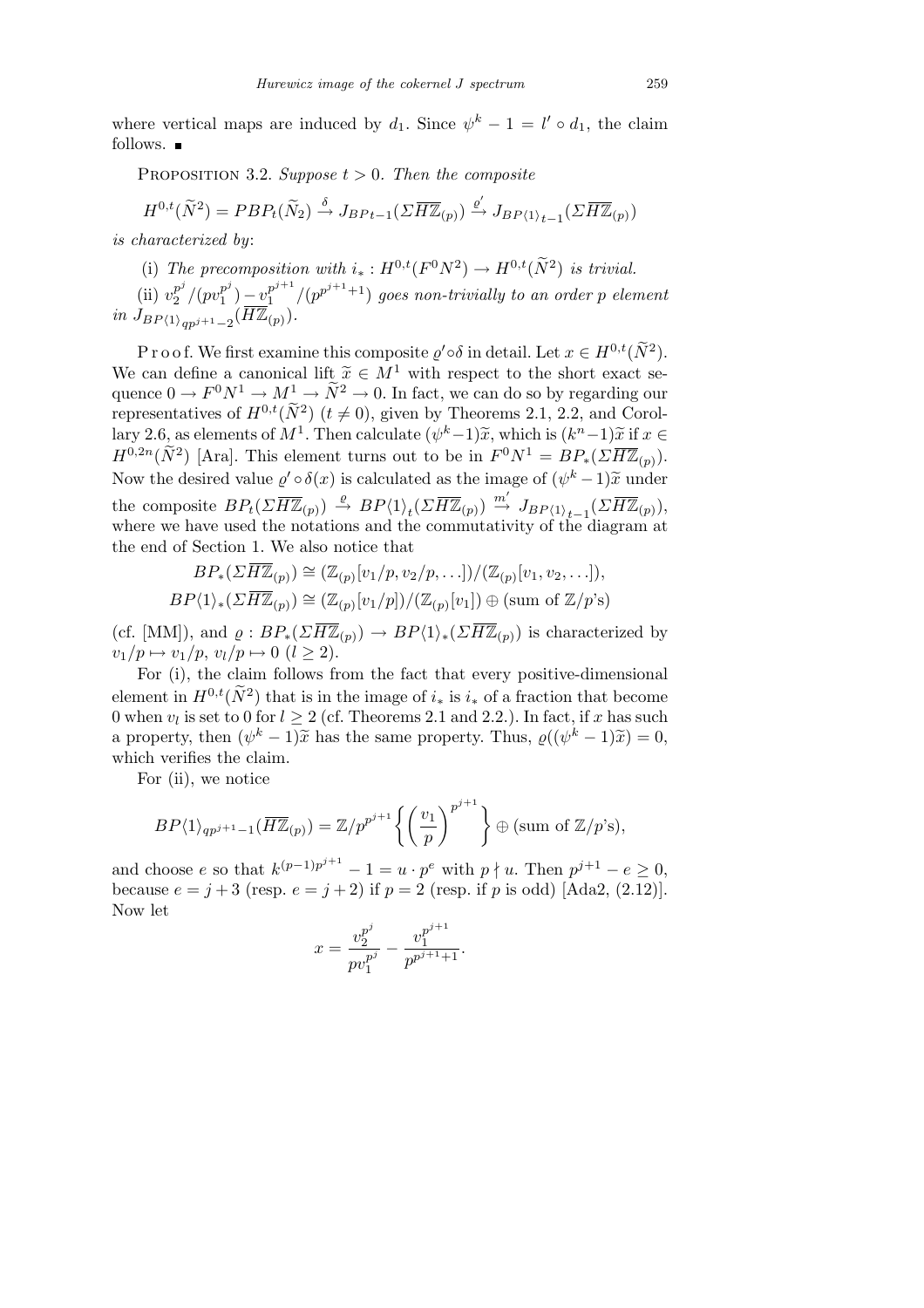Then

$$
\varrho(\psi^k - 1)\widetilde{x} = -u \cdot \frac{v_1^{p^{j+1}}}{p^{p^{j+1}-e+1}}
$$

becomes a nonzero element of order  $p^{p^{j+1}-e+1}$  in  $BP\langle 1 \rangle_{qp^{j+1}-1}(\overline{H\mathbb{Z}}_{(p)})$ . Thus, to show that  $\rho' \circ \delta(x)$  is a nontrivial element of order p, it suffices to show that  $-u \cdot v_1^{p^{j+1}}$  $\int_{1}^{p^{j+1}} / p^{p^{j+1}-e+1}$  is not in the image of  $\psi^k - 1$ , in view of the exact sequence

$$
BP\langle 1\rangle_{qp^{j+1}-1}(\overline{H\mathbb{Z}}_{(p)})\stackrel{\psi^k-1}{\longrightarrow} BP\langle 1\rangle_{qp^{j+1}-1}(\overline{H\mathbb{Z}}_{(p)})\stackrel{m'}{\longrightarrow}J_{BP\langle 1\rangle_{qp^{j+1}-2}}(\overline{H\mathbb{Z}}_{(p)}).
$$

For this purpose, since  $\psi^k - 1$  acts on  $\mathbb{Z}/p^{p^{j+1}} \subset BP\langle 1 \rangle_{qp^{j+1}-1}(\overline{H\mathbb{Z}}_{(p)})$  as multiplication by  $u \cdot p^e$  (recall that this cyclic group is the image of  $\rho$ ), it suffices to show  $\psi^k$  respects the direct sum decomposition  $BP\langle 1 \rangle_*(\Sigma \overline{H\mathbb{Z}}_{(p)})$  $\cong \mathbb{Z}_{(p)}[v_1/p]/\mathbb{Z}_{(p)}[v_1] \oplus \text{(sum of }\mathbb{Z}/p\text{'s)}$ . However, this immediately follows by noticing that the canonical map

$$
BP\langle 1 \rangle_* (\Sigma \overline{H\mathbb{Z}}_{(p)}) \to E(1)_* (\Sigma \overline{H\mathbb{Z}}_{(p)})
$$

commutes with  $\psi^k$ , maps the factor  $\mathbb{Z}_{(p)}[v_1/p]/\mathbb{Z}_{(p)}[v_1]$  injectively, and kills the other factor consisting of  $\mathbb{Z}/p$ 's.

Remark 3.3. (i) Proposition 3.2 immediately solves the Barratt–Jones– Mahowald Conjecture [BJM2], which claims any lift of a Kervaire invariant one element is detected by the *j*-Hurewicz map  $H_i : \pi_*(P) \to j_*(P)$ .

(ii) We have another similar decomposition of  $BP\langle 1 \rangle_*(\Sigma H\mathbb{Z}_{(p)})$ . In fact, let  $\lambda$ :  $P \rightarrow \overline{H\mathbb{Z}}_{(p)}$  be the lift of a Kahn–Priddy map, then  $BP\langle 1 \rangle_*(\lambda)$ becomes injective and induces a direct sum decomposition

$$
BP\langle 1\rangle_*(\overline{H\mathbb{Z}}_{(p)})\cong BP\langle 1\rangle_*(P)\oplus (\text{sum of }\mathbb{Z}/p\text{'s}).
$$

By exactly the same argument as the one given at the end of the proof of Proposition 3.2(ii), we find  $\psi^k$  respects this decomposition. In particular, this implies  $J_{BP\langle 1 \rangle_*}(\lambda) : J_{BP\langle 1 \rangle_*}(P) \to J_{BP\langle 1 \rangle_*}(\overline{H \mathbb{Z}}_{(p)})$  is an embedding.

PROPOSITION 3.4.  $For * > 0$ , the composite

$$
\pi_*(S^0) \cong \pi_*(\overline{H\mathbb{Z}}_{(p)}) \stackrel{H_j\subset}{\longrightarrow} j\mathbb{C}(\overline{H\mathbb{Z}}_{(p)})
$$

*detects precisely the BP∗-Adams–Novikov filtration one elements and the Kervaire invariant one elements*, *and nothing else.*

P r o o f. We first prove the same detection property for the composite

$$
H_{J_{BP\langle 1\rangle}}:\pi_*(\overline{H\mathbb{Z}}_{(p)})\xrightarrow{H_{j\mathbb{C}}}j\mathbb{C}_*(\overline{H\mathbb{Z}}_{(p)})\xrightarrow{\gamma}J_{BP\langle 1\rangle_*}(\overline{H\mathbb{Z}}_{(p)}).
$$

For this, applying Lemma 3.1 to the cofiber sequence  $\sum \overline{H\mathbb{Z}}_{(p)} \to L_1 \sum \overline{H\mathbb{Z}}_{(p)}$  $(= M_1) \rightarrow \widetilde{N}_2 \rightarrow \Sigma(\Sigma \overline{H\mathbb{Z}}_{(p)})$ , we get the following commutative diagram: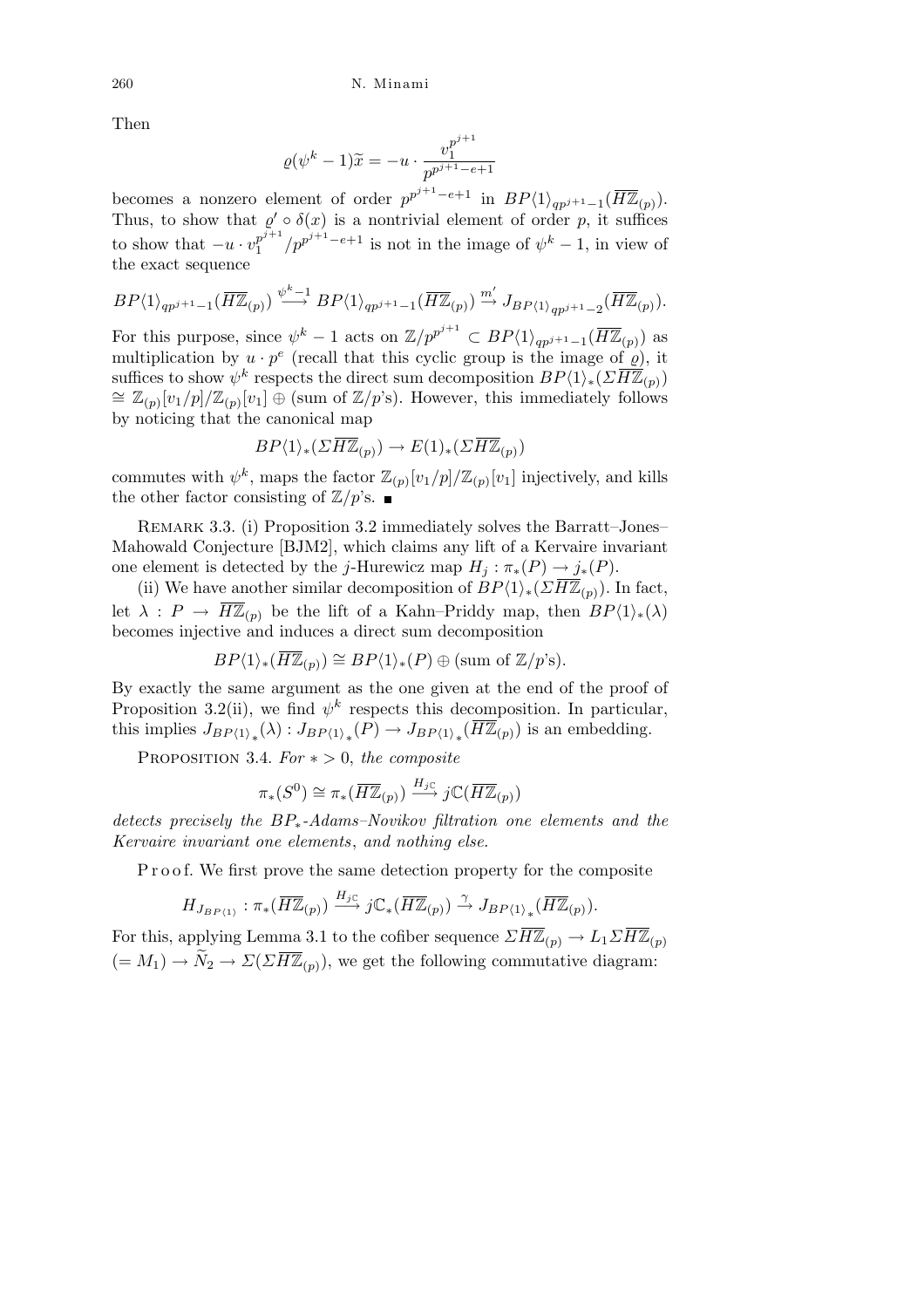$$
\pi_*^s(\widetilde{N}_2) \longrightarrow \pi_{*-1}^s(\Sigma \overline{H\mathbb{Z}}_{(p)}) \longrightarrow \pi_{*-1}^s(M_1)
$$
\n
$$
\downarrow \qquad \qquad \downarrow
$$
\n
$$
PBP_*(\widetilde{N}_2) \xrightarrow{\delta} J_{BP_{*-1}}(\Sigma \overline{H\mathbb{Z}}_{(p)}) \xrightarrow{\varrho'} J_{BP\langle 1 \rangle_{*-1}}(\Sigma \overline{H\mathbb{Z}}_{(p)}).
$$

From this, Remark 2.4, and Proposition 3.2, all the  $v_1$ -torsion elements, i.e. those annihilated in  $\pi^s_{*-1}(M_1)$ , which are detected in  $J_{BP\langle 1 \rangle_{*-1}}(\Sigma \overline{H \mathbb{Z}}_{(p)})$ are precisely the Kervaire invariant one elements in  $\pi_{qp^j+1}^s(S^0)$  for  $j \geq 1$ (resp.  $j \geq 0$ ) when  $p = 2$  (resp. *p* odd), and nothing else. Thus, it suffices to show that the set of the *BP*-Adams filtration 1 permanent cycle elements is the same as, possibly modulo Kervaire invariant one elements, the set of *v*<sub>1</sub>-local elements, i.e. those detected in  $\pi_*(M_1)$ , which are detected in  $J_{BP\langle 1 \rangle_{*-1}}(\Sigma \overline{H \mathbb{Z}}_{(p)})$ . (When *p* = 2, it is easy to check the Kervaire invariant one element  $\eta^2 \in \pi_2^s(S^0)$  is detected in  $j\mathbb{C}(\overline{H\mathbb{Z}}_{(p)}).$ 

Notice that this is trivial when  $p$  is odd, since all the  $v_1$ -local elements are of *BP*-Adams filtration 1 and they are all detected in  $BP\langle 1 \rangle_{*-1}(\Sigma \overline{H\mathbb{Z}}_{(p)})$ .

However, we have to work extra for  $p = 2$ , because there are  $v_1$ -periodic elements of *BP*-Adams filtration *≥* 2. Since no element of *BP*-Adams filtration  $\geq$  3 is detected in  $J_{BP*-1}(\Sigma \overline{H\mathbb{Z}}_{(p)})$  (cf. the diagram just before Lemma 3.1), it suffices to show no *v*1-periodic element of *BP*-Adams filtration 2 is detected in  $J_{BP\langle 1 \rangle_{*-1}}(\Sigma \overline{H \mathbb{Z}}_{(p)})$ . Then, as is well known ([Rav3, 5.1]), any  $v_1$ -periodic *BP*-Adams filtration 2 (permanent cycle) element is of the form  $\eta p_{2n-1}$ , where  $\eta \in \pi_1^S(S^0)$  is the usual generator and  $p_{2n-1} \in \text{Ext}^{1,2n}(BP_*)$ is some *BP*-Adams permanent cycle. Therefore, together with the Kahn– Priddy theorem, it suffices to show that the *η* action on  $J_{BP(1)}_{2n-1}(P)$  is trivial for relevant *n*.

For this purpose, we remark that, given  $p \in J_{BP\langle 1 \rangle_{2n-1}}(P)$ ,  $\eta p \in$  $J_{BP(1)}_{2n}(P)$  is calculated via the geometric boundary theorem associated with  $S^1 \stackrel{\eta}{\rightarrow} S^0 \rightarrow S^0 \cup_p e^2 \rightarrow S^2$ , smashed with *P*. In fact, let  $BP\langle 1 \rangle_*(S^0 \cup_p e^2 \rangle_*(S^1 \cup_p e^2 \rightarrow S^2)$  $e^{2}$  = *BP* $\langle 1 \rangle_{*}$  {*x*<sub>0</sub>*, x*<sub>2</sub>}, where the generators *x*<sub>0</sub>  $\in$  *BP* $\langle 1 \rangle_{0}$ *, x*<sub>2</sub>  $\in$  *BP* $\langle 1 \rangle_{2}$  are chosen so that  $\psi^3 x_2 = x_2 + v_1 x_0$ . Now recall  $\psi^3|_{BP(1)_{2n-1}(P)} =$  multiplication by  $3^n$  (cf. the proof of Proposition 3.2). Then, regarding  $x_2 \otimes p \in$  $BP\langle 1 \rangle_*($  ( $(S^0 \cup_p e^2) \wedge P$ ) and using  $(\psi^3 - 1)(p) = 0$ , we calculate

$$
(\psi^3 - 1)(x_2 \otimes p) = (\psi^3 x_2) \otimes (\psi^3 p) - x_2 \otimes p = (x_2 + v_1 x_0) \otimes (\psi^3 p) - x_2 \otimes p
$$
  
=  $x_2 \otimes (\psi^3 - 1)p + x_0 \otimes (3^n v_1 p) = x_0 \otimes (3^n v_1 p),$ 

from which we see

$$
\eta p = m'(3^n v_1 p),
$$

where  $m' : BP\langle 1 \rangle_{2n+1}(P) \to J_{BP\langle 1 \rangle_{2n}}(P)$ . Thus, to show  $\eta p = 0$ , it suffices to show  $v_1p \in (\psi^3 - 1)(BP\langle 1 \rangle_{2n+1}(\overline{P})).$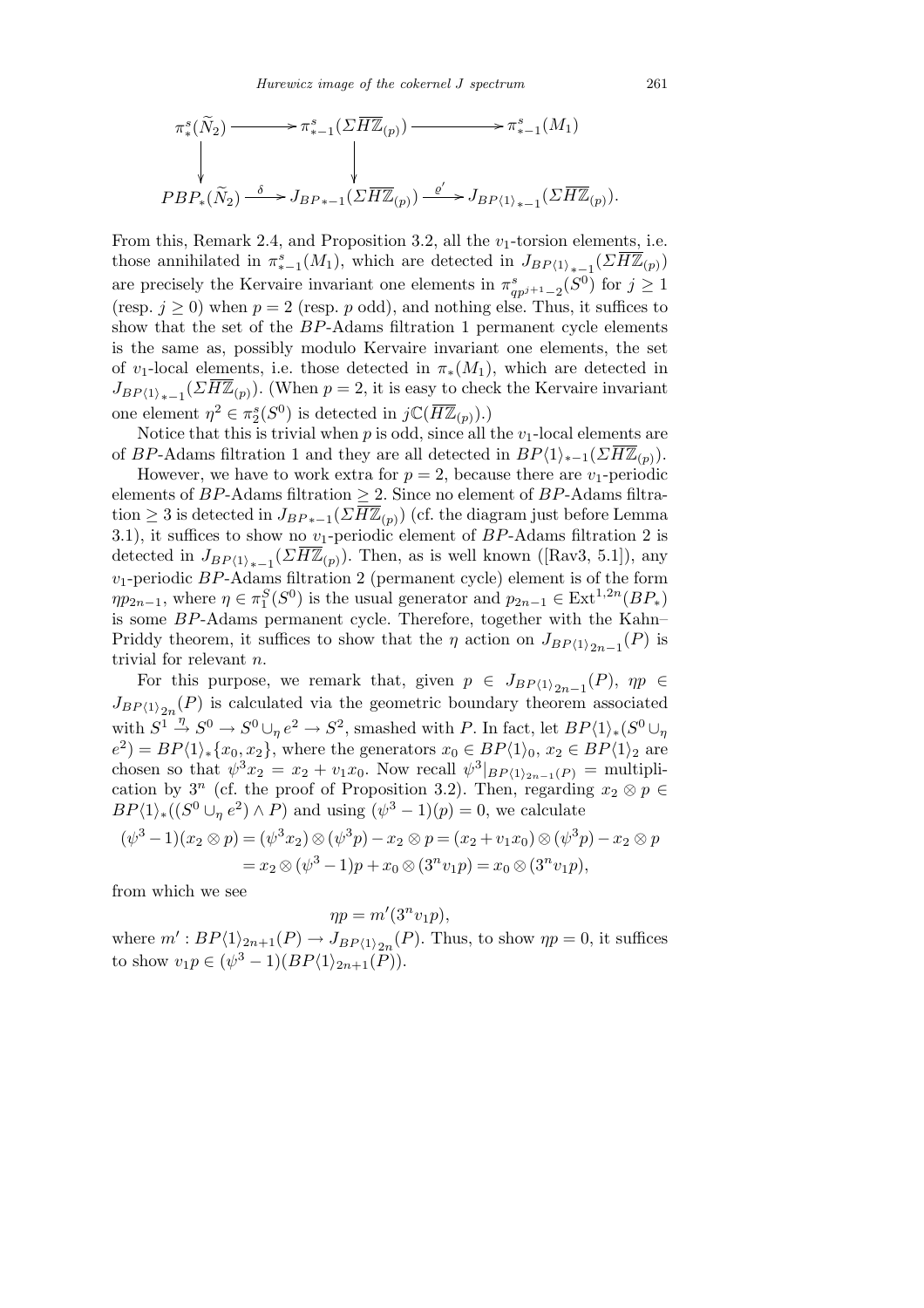This is certainly the case for *n* even, since  $v_1p \in v_1BP\langle 1 \rangle_{2n-1}(P) =$  $2BP\langle 1 \rangle_{2n+1}(P)$  and  $(\psi^3 - 1)|_{BP\langle 1 \rangle_{2 \text{ odd}-1}(P)} = 2 \cdot (\text{odd})$ , where we have used

$$
\nu_2(3^n - 1) = \begin{cases} \nu_2(n) + 2 & \text{if } n \text{ is even,} \\ 1 & \text{if } n \text{ is odd.} \end{cases}
$$

For *n* odd,  $(\psi^3 - 1)|_{BP(1)_2 \text{ odd}-1} = 2 \cdot (\text{odd})$  implies  $2p = 0$ , and so  $2v_1p = 0$  in  $BP\langle 1 \rangle_{2n+1}(P)$ . Since  $BP\langle 1 \rangle_{2n+1}(P) \cong \mathbb{Z}/2^{n+1}$ , we see  $v_1p \in \mathbb{Z}/2^{n+1}$  $2^{n}BP\langle 1 \rangle_{2n+1}(P) \subset BP\langle 1 \rangle_{2(n+1)-1}(P)$ . So this element is in the  $(\psi^3 - 1)$ image as far as

$$
n \ge \nu_2(n+1) + 2.
$$

This is certainly the case for any odd  $n \geq 5$ . Furthermore, the cases  $n = 3$ and  $n = 1$  are irrelevant, for  $\pi_5^s(S^0) \cong 0$  and  $\pi_2^s(S^0) \cong \mathbb{Z}/2$  is generated by the Kervaire invariant one element  $\theta_1$ .

Thus, the above discussion completes the proof of the detection property of the composite

$$
\pi_*(S^0) \cong \pi_*(\overline{H\mathbb{Z}}_{(p)}) \xrightarrow{H_{j\mathbb{C}}} j\mathbb{C}_*(\overline{H\mathbb{Z}}_{(p)}) \xrightarrow{\gamma} J_{BP\langle 1 \rangle_*}(\overline{H\mathbb{Z}}_{(p)}).
$$

Finally, to complete the proof of Proposition 3.4, we must show  $\gamma$  is injective on the image of  $H_{i\mathbb{C}}$ . For this, consider the following commutative diagram:

$$
\pi_*(P) \longrightarrow j\mathbb{C}_*(P) \longrightarrow J_{BP\langle 1\rangle}(P)
$$
\n
$$
\pi_*(\lambda) \downarrow \qquad \qquad j\mathbb{C}_*(\lambda) \downarrow \qquad \qquad J_{BP\langle 1\rangle}(X) \downarrow \qquad \qquad J_{BP\langle 1\rangle}(X) \downarrow \qquad \qquad J_{BP\langle 1\rangle}(X) \downarrow \qquad \qquad J_{BP\langle 1\rangle}(Y) \longrightarrow j\mathbb{C}_*(\overline{H\mathbb{Z}}_{(p)}) \longrightarrow j\mathbb{C}_*(\overline{H\mathbb{Z}}_{(p)}) \longrightarrow J_{BP\langle 1\rangle}(\overline{H\mathbb{Z}}_{(p)})
$$

Since  $\pi_*(\lambda)$  is surjective by the Kahn–Priddy theorem [KP] and  $J_{BP\langle 1 \rangle_*}(\lambda)$ is injective by Remark 3.3(ii), it suffices to show  $\gamma(P)$  is injective. But, this immediately follows from the following commutative diagram of exact sequences:

$$
0 \longrightarrow j\mathbb{C}_{qi-1}(P) \longrightarrow \mathbb{Z}/p^{i} \xrightarrow{\psi^{k}-1} \mathbb{Z}/p^{i-1} \longrightarrow j\mathbb{C}_{qi-2}(P) \longrightarrow 0
$$
  
\n
$$
\downarrow \qquad \qquad \downarrow \qquad \qquad \downarrow \qquad \qquad \downarrow
$$
  
\n
$$
0 \longrightarrow J_{BP\langle 1 \rangle_{qi-1}}(P) \longrightarrow \mathbb{Z}/p^{i} \xrightarrow{\psi^{k}-1} \mathbb{Z}/p^{i} \longrightarrow J_{BP\langle 1 \rangle_{qi-2}}(P) \longrightarrow 0 \quad \blacksquare
$$

For our purpose, we need to prove a statement for the *j*-Hurewicz map, rather than the  $jC$ -Hurewicz map. With Proposition 3.4 at hand, we may restrict ourselves to the case  $p = 2$ . Now, up to the Barratt–Jones–Mahowald conjecture, the fundamental work of Mahowald [Mah4, Th. 7.10] implies, when  $p = 2$ ,  $H_j : \pi_*(P) \to j_*(P)$  detects precisely the *v*<sub>1</sub>-local elements, i.e. the image *J* related elements, the Kervaire invariant one elements, and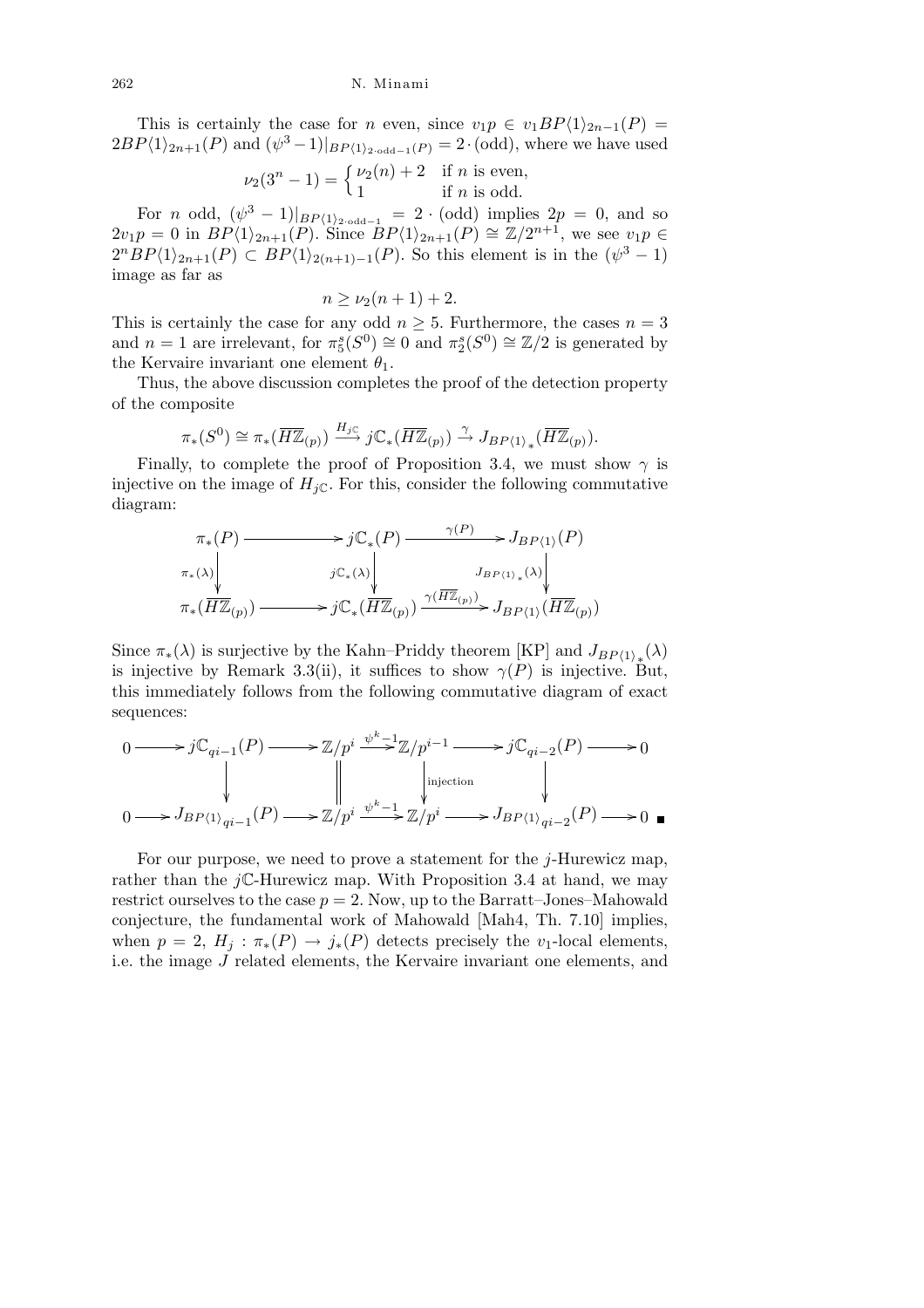some Kahn–Priddy lifts of the Mahowald  $\eta_i$ -elements (we call any image *J* unrelated element in  $\pi_{2i}^s(S^0)$  detected by  $h_1h_j$  a *Mahowald*  $\eta_j$ -element, which exists by [Mah3]; we also assume  $j \geq 4$ , for otherwise it would become an image *J* related element), and nothing else.

Thus, we must determine the fate of the image of the Mahowald  $\eta_i$ elements under the map  $j_*(\lambda) : j_*(P) \to j_*(H\mathbb{Z}_{(2)})$ . For this, recall from [Mah4, pp. 97–98] that, for  $j \geq 3$ ,  $j_{2j}(P) \cong \mathbb{Z}/2 \oplus \mathbb{Z}/2$ , where the first factor gives the stable Hopf invariant  $\nu$  and the second factor corresponds to the Adams  $\mu_{2}$ -element. When we consider the composite  $j_{2}$  (P)  $\rightarrow$  $j_{2i}(\overline{H\mathbb{Z}}_{(2)}) \to j_{2i}(S^0) \cong \mathbb{Z}/2$ , the second factor goes isomorphically to the target, while the first factor is annihilated. Note that from our assumption that  $\eta_j$  is not detected in  $\pi_*^s(S^0)$  by the image of *J*, if any of its Kahn–Priddy lifts is detected in  $j_{2i}(P)$ , then the image should be the generator of the first factor. Let us denote this generator of the first factor by  $g_j \in j_{2j}(P)$ . We now prove the following:

LEMMA 3.5. (i) *For any j*, *there is a choice of*  $\eta_j$  *which has two distinct Kahn–Priddy lifts*  $k_j$  *and*  $l_j$  *such that*  $H_j(k_j) = g_j$  *and*  $H_j(l_j) = 0$ *, where*  $H_j: \pi_*(P) \to j_*(P).$ 

(ii) *No*  $\eta_j$  *is detected by*  $\pi_*(S^0) \cong \pi_*(\overline{H\mathbb{Z}}_{(2)}) \stackrel{H_j}{\to} j_*(\overline{H\mathbb{Z}}_{(2)})$ *.* 

P r o o f. (i) (cf. [CLM]) As was discussed in [CJM,  $(4.10)$ ], there exists a Kahn–Priddy lift  $l_j$  of some  $\eta_j$  such that  $l_j: S^{2^j} \to P^{2^{j-1}} \subset P$  is detected by the functional  $Sq^{2^j}$ -operation. So, this element is detected by  $h_1 h_j$  in the Adams spectral sequence of the sphere and, for dimensional reasons, this element does not have  $\nu$  as its stable Hopf invariant. Thus, by adding  $\mu_{2}$  if necessary to make it image  $J$  unrelated, we may assume  $l_j$  is a Kahn–Priddy lift of some  $\eta_i$  such that  $H_i(l_i) = 0$ .

To construct  $k_j$ , we recall [Seg], [Kuh] that an inverse of the Kahn–Priddy map may be provided by the composite  $Q_0S^0 \stackrel{s}{\simeq} Q_0S^0 \stackrel{JH}{\to} QB\mathbb{Z}/2$ , where *JH* is the James–Hopf map associated with the Kahn–Snaith splitting [Kah], [Sna] and *s* is a self homotopy equivalence used to make *λ◦JH ◦s* homotopic to the identity. Now, we set  $k_j : S^{2^j} \to P$  to be the lift of  $\eta_j$  (which is the Kahn–Priddy image of  $l_j$  as above), obtained by applying  $JH \circ s$  to (the unstable adjoint of)  $\eta_i$ . Since the James–Hopf invariant converts the *EHP*sequence to the stable *EHP*-sequence [CMT], [Kuh], the claim follows from [Mah1] (see [Min3] for a simpler treatment of this fact), which claims that the Hopf invariant of any  $\eta_i$  is  $\nu$ . We note that from the image *J* unrelated assumption on  $\eta_j$ ,  $k_j$  is detected by  $g_j$ , the generator of the first factor of *j*<sub>2*i*</sub> (*P*)  $\cong$  Z/2  $\oplus$  Z/2, as was discussed just prior to Lemma 3.5.

(ii) Let  $\widetilde{\eta}_j$  be any  $\eta_j$ , i.e. an image *J* unrelated element detected by  $h_1 h_j$ , and let  $p_j$  be its Kahn–Priddy lift. If  $H_j(p_j) = 0$  then the claim is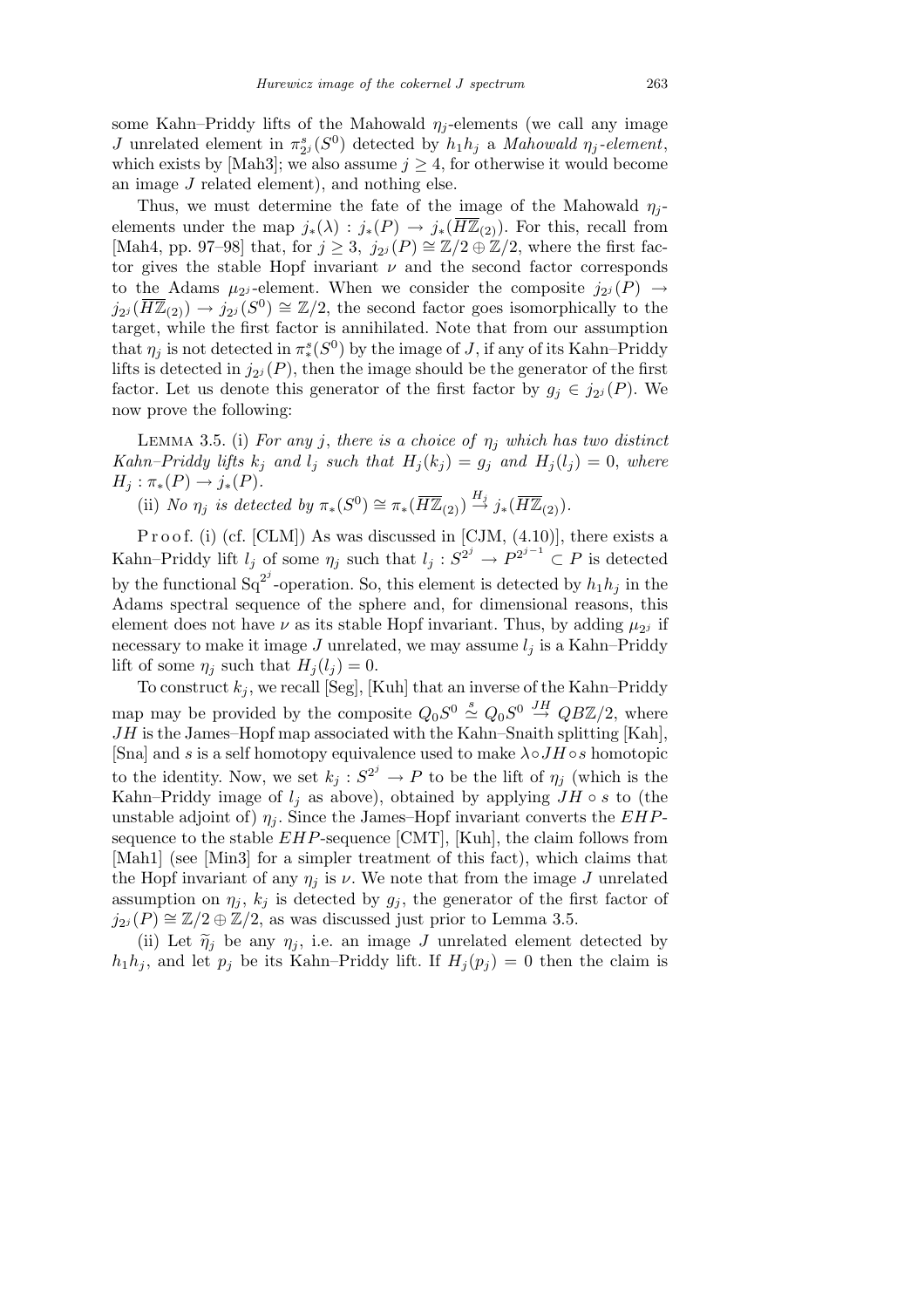trivial; we may assume  $H_i(p_i) \neq 0$ . Then, from part (i) and the explanation just before Lemma 3.5,  $H_j(p_j) = g_j = H_j(k_j)$ . This implies the composite  $\pi_*(S^0) \cong \pi_*(\overline{H\mathbb{Z}}_{(p)}) \stackrel{H_j}{\to} j_*(\overline{H\mathbb{Z}}_{(p)})$  sends  $\lambda(p_j) = \widetilde{\eta}_j$  and  $\lambda(k_j) = \eta_j$  to the same element. However,  $\eta_j$  is annihilated by this composite for  $\eta_j = \lambda(l_j)$ and  $H_i(l_i) = 0$ . Thus,  $\tilde{\eta}_i$  is also annihilated as desired.

Now, we have the main result of this section.

THEOREM 3.6.  $For * > 0$ , the composite

$$
\pi_*(S^0) \stackrel{\cong}{\to} \pi_*(\overline{H\mathbb{Z}}_{(p)}) \stackrel{H_j}{\to} j_*(\overline{H\mathbb{Z}}_{(p)})
$$

*detects precisely the image J related elements and the Kervaire invariant one elements*, *and nothing else.*

P r o o f. The claim for the case  $p > 2$  follows from Proposition 3.4. For the case  $p = 2$ , by the above result of Mahowald [Mah4] and Lemma 3.5, this composite detects at most the image *J* related elements and the Kervaire invariant one elements. Of course, the image *J* related elements are detected because they are the elements detected in  $j_*(S^0)$  (via the map  $j_*(\overline{H\mathbb{Z}}_{(p)}) \to$ *j*<sup>\*</sup>( $S$ <sup>0</sup>)). On the other hand, the Kervaire invariant one elements are detected by Proposition 3.2 (see Remark 3.3(i)). Thus the claim follows.  $\blacksquare$ 

## **4. Stable Hurewicz image of the cokernel** *J* **spectrum**

THEOREM 4.1.  $H_{\mathbb{Z}_{(p)}} : \pi_*(\text{coker } j) \to (H\mathbb{Z}_{(p)})_*(\text{coker } j)$  detects precisely *the Kervaire invariant one elements in*  $\pi_{qp^{j+1}-2}^s(S^0)$  *for*  $j \ge 1$  (*resp.*  $j \ge 0$ ) *when*  $p = 2$  (*resp. p odd*), and *nothing else.* 

Proof. Let  $i: \text{coker } j \to S^0$  and  $i': \overline{H\mathbb{Z}}_{(p)} \to S^0$  be the fiber of the unit maps of *j* and  $H\mathbb{Z}_{(p)}$ , respectively. Then, in view of Theorem 3.6, it suffices to show, for  $x \in \pi_*(\text{coker } i)$  ( $* > 0$ ),

$$
H_{\mathbb{Z}_{(p)}}(x) \neq 0 \Leftrightarrow H_j(i'^{-1}(i_*(x))) \neq 0.
$$

However, since *i<sup>∗</sup>* is injective, this easily follows from the following commutative diagram of exact sequences:

$$
\pi_*(\text{coker } j \wedge \overline{H\mathbb{Z}}_{(p)}) \xrightarrow{(i \wedge 1)_*} \pi_*(\overline{H\mathbb{Z}}_{(p)}) \xrightarrow{H_j} j_*(\overline{H\mathbb{Z}}_{(p)})
$$
\n
$$
\downarrow \qquad i'_* \downarrow \cong
$$
\n
$$
\pi_*(\text{coker } j) \xrightarrow{i_*} \pi_*(S^0)
$$
\n
$$
\downarrow H_{\mathbb{Z}_{(p)}} \downarrow
$$
\n
$$
(H\mathbb{Z}_{(p)})_*(\text{coker } j)
$$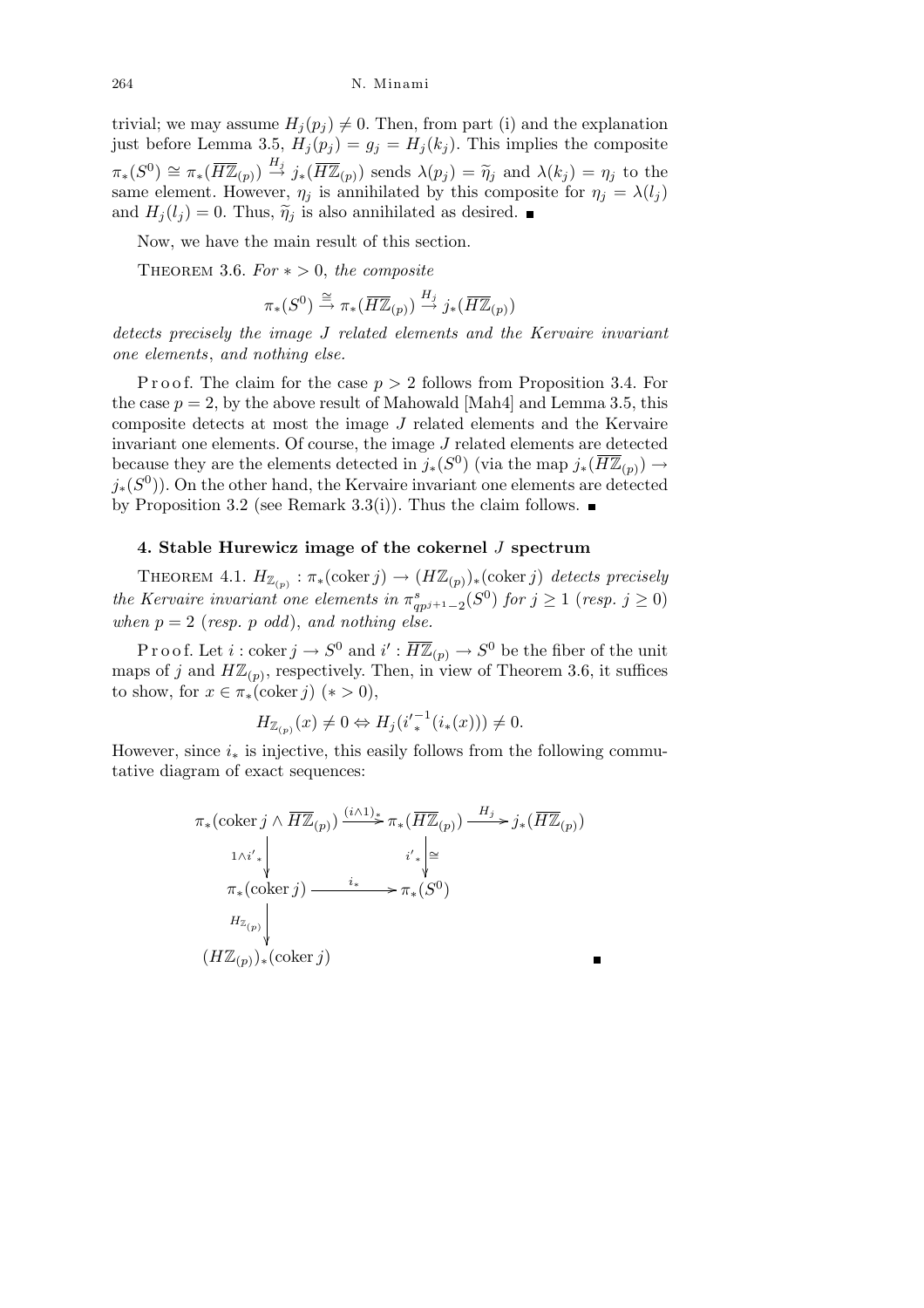As was mentioned in Section 1, this gives an analogue of Madsen's conjecture about the unstable Hurewicz image of  $Q_0S^0$ , when  $p = 2$ . For  $p \ge 5$ , Theorem 4.1 and the result of Ravenel [Rav1] implies the stable Hurewicz image is nontrivial only for the bottom class element which corresponds to  $\beta_1$  (=  $\theta_0$  for *p* odd).

COROLLARY 4.2. *For*  $p \geq 5$ ,  $H_{\mathbb{Z}_{(p)}} : \pi_*(\text{coker } j) \to (H\mathbb{Z}_{(p)})_*(\text{coker } j)$ *detects only the bottom class element*, *i.e. a nonzero multiple of β*1*.*

Actually, such a property is available for any prime *p*, if we consider the mod *p* Hurewicz map instead.

THEOREM 4.3.  $H_{\mathbb{Z}/p}: \pi_*(\text{coker } j) \to (H\mathbb{Z}/p)_*(\text{coker } j)$  detects only the *bottom class element, i.e.*  $\nu^2$  (*resp. a nonzero multiple of*  $\beta_1$ ) *if*  $p = 2$  (*resp. if p is odd*)*.*

P r o o f. Since we may apply the same argument as the one given in the proof of Theorem 4.1, it suffices to show that the obvious map *j*<sub>*qp</sub>*<sup>*j*+1</sup>−2( $H\mathbb{Z}_{(p)}$ ) → *j*<sub>*qp*</sub><sup>*j*+1−2( $H\mathbb{Z}_{(p)}$ *p*) kills higher Kervaire invariant one el-</sub></sup> ements. Here, by higher Kervaire invariant one element, we mean  $\theta_i$  for  $j \geq 4$  (resp.  $j \geq 1$ ) when  $p = 2$  (resp. when p is odd). For this, consider the following commutative diagram of cofiber sequences:



First, we claim that the middle upper vertical map induces an isomorphism

$$
j_{qp^{j+1}-2}(\varSigma^{-1}H\mathbb{Z}_{(p)}) \cong j_{qp^{j+1}-2}(\overline{H\mathbb{Z}}_{(p)}).
$$

In fact, this follows from  $j_{qp^{j+1}-2}(S^0) = 0$  and the surjectivity of  $j_*(\overline{H\mathbb{Z}}_{(p)})$  $\rightarrow$  *j*<sub>\*</sub>(*S*<sup>0</sup>) (\* > 0), which is induced by the middle lower vertical map.

Then, from an easy diagram chase, it suffices to show that the higher Kervaire invariant one elements are detected in  $j_{qp^{j+1}-2}(\overline{H\mathbb{Z}}_{(p)})$  by a *p*divisible element. But this is actually the case for  $p = 2$  by [Mah4, p. 98], which claims that the image of  $H_j$ :  $\pi_{2^{j+1}-2}^s(P) \to j_{2^{j+1}-2}(P) \cong \mathbb{Z}/2^j$  is contained in  $\mathbb{Z}/2 \ (\subseteq \mathbb{Z}/2^j)$  for  $j \geq 1$ . For p odd, we can easily check this by slightly modifying the calculation in the proof of Proposition 3.2(ii), using the last commutative diagram in the proof of Proposition 3.4.  $\blacksquare$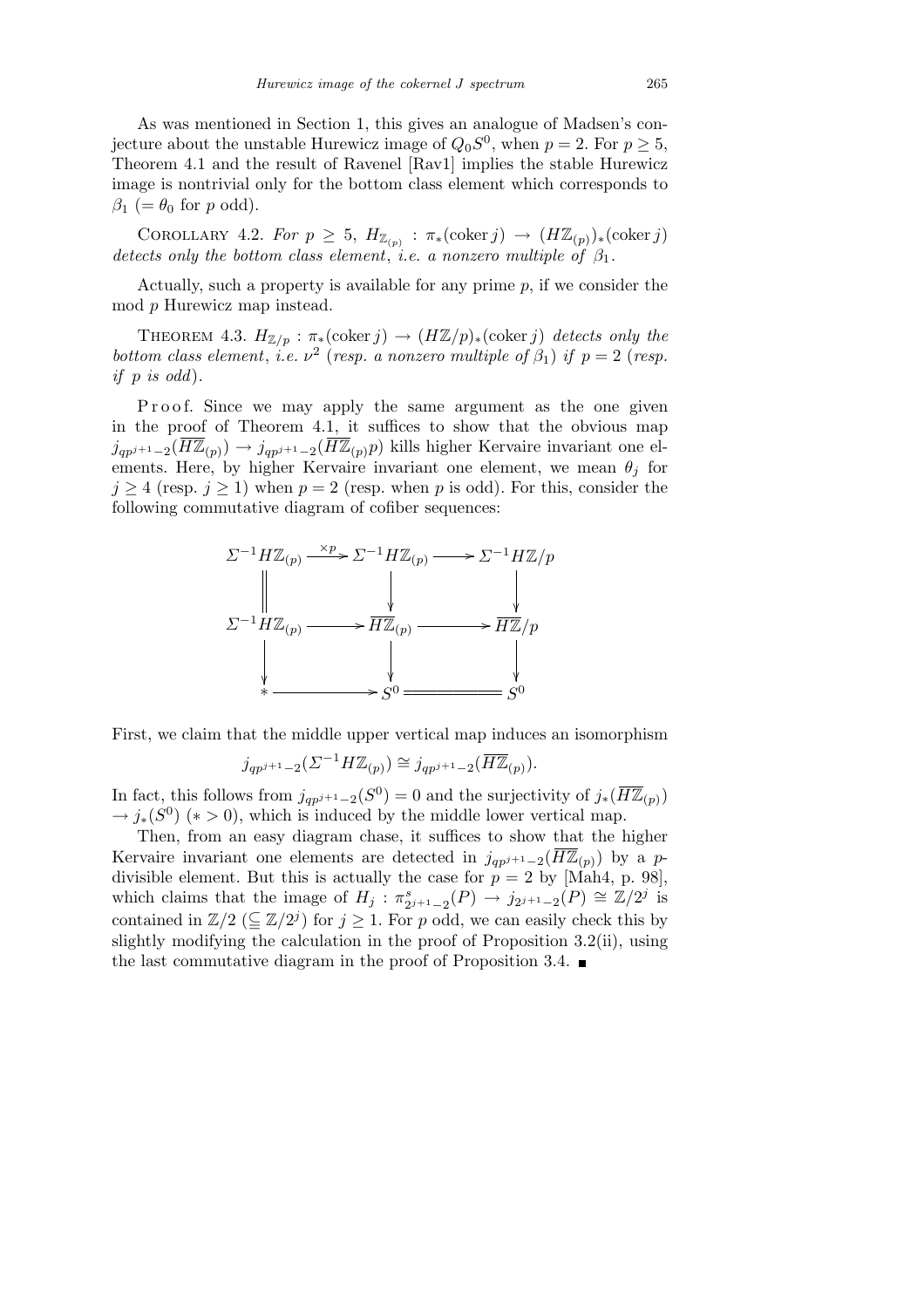266 N. Minami

From the proof of Theorem 4.3, we see that for any *n* the mod  $p^n$ Hurewicz image of cokernel *J* spectrum detects just finitely many Kervaire invariant one elements and nothing else.

In [Kna], Knapp has also proved the Barratt–Jones–Mahowald conjecture by a different method. To motivate his approach, we notice that, for  $* \neq 0$ ,  $\pi_*(\overline{BP\langle 1 \rangle}) \cong \pi_*(S^0) \oplus \pi_{*+1}(BP\langle 1 \rangle)$ , where  $\pi_*(S^0)$  is embedded as the torsion part of  $\pi_*(\overline{BP\langle 1 \rangle})$ ; we let  $t : \pi_*(S^0) \to \pi_*(\overline{BP\langle 1 \rangle})$  be the corresponding embedding. Now the main result of Knapp is the following.

THEOREM 4.4 [Kna].  $For \times > 1$ , the composite

$$
\pi_{2*-2}(S^0) \xrightarrow{t} \pi_{2*-2}(\overline{BP\langle 1\rangle}) \xrightarrow{H_{j\mathbb{C}}} j\mathbb{C}_{2*-2}(\overline{BP\langle 1\rangle})
$$

*detects precisely the Kervaire invariant one elements and nothing else.*

*Warning*: In [Kna],  $\overline{E}$  stands for the cofiber of the unit map, not the fiber of the unit map. Of course, our convention, including Theorem 4.4, stands for the latter.

Knapp's approach is a more complicated way of proving the Barratt– Jones–Mahowald conjecture, but his result (quoted as Theorem 4.4) gives an interesting corollary using a diagram like the one in the proof of Theorem 4.1.

Theorem 4.5. *Suppose p is odd. Then we have*

(i) *The BP-Hurewicz map of the cokernel J spectrum detects precisely the Adams–Novikov* 2*-line elements and nothing else.*

(ii) *The BP* $\langle 1 \rangle$  *Hurewicz image of the cokernel J spectrum detects precisely the Kervaire invariant one elements and nothing else.*

P r o o f. (i) First, we claim that, for any  $x \in \pi_n(\text{coker } j)$ ,

$$
H_{BP}(x) \neq 0 \Leftrightarrow H_j(t(i_*(x))) \neq 0.
$$

In fact, this immediately follows from the analogous commutative diagram of exact sequences as the one in the proof of Theorem 4.1, because  $\pi_{n+1}$ (coker *j*  $\land$  *BP*) is torsion. Next, since *p* is odd, any  $x \in \pi_n(\text{coker } j)$  is detected in the *BP*-Adams–Novikov (for  $\pi_*(S^0)$ ) 2-line or higher. Now the claim follows immediately, as the Hattori–Stong theorem [Hat], [Sto] implies

$$
\text{Ext}^{2,*}_{BP_*BP}(BP_*,BP_*) = \text{Ext}^{1,*}_{BP_*BP}(BP_*,BP_*(\overline{BP})) \to j\mathbb{C}_*(\overline{BP})
$$

is injective, for  $\overline{BP}$  is torsion free (cf. [Kna]).

(ii) This is proved exactly as (i), using Knapp's result (Theorem 4.4).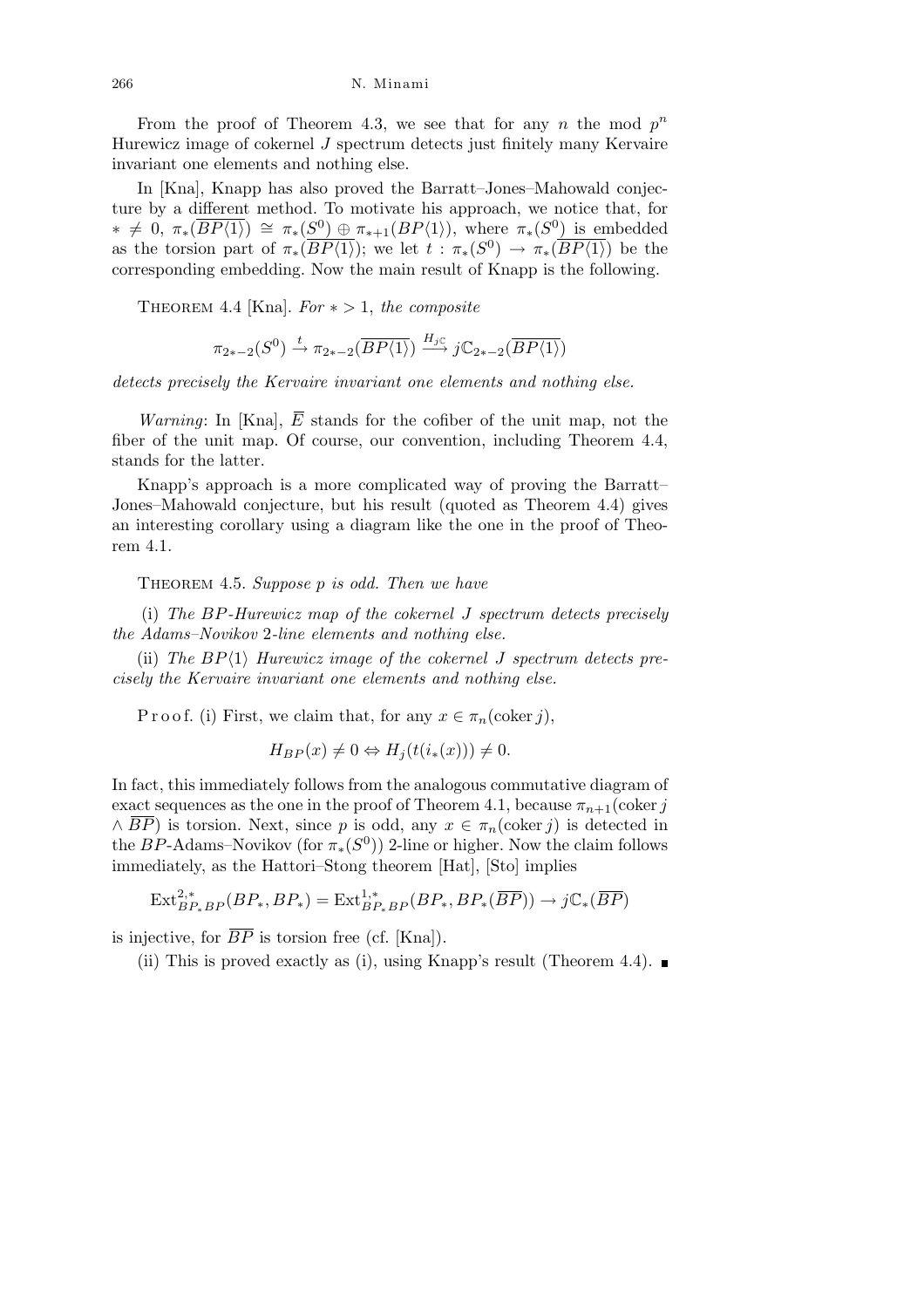## **References**

- [Ada1] J. F. Adams, *On the non-existence of elements of Hopf invariant one*, Ann. of Math. 72 (1960), 20–104.
- [Ada2] —, *On the groups*  $J(X)$ —*II*, Topology 3 (1965), 137–171.
- [Ara] S. A r a ki, *Multiplicative operations in BP cohomology*, Osaka J. Math. 12 (1975), 343–356.
- [BJM1] M. G. Barratt, J. D. S. Jones and M. E. Mahowald, *The Kervaire invariant problem*, in: Contemp. Math. 19, Amer. Math. Soc., 1983, 9–23.
- [BJM2] —, —, —, *The Kervaire invariant and the Hopf invariant*, Lecture Notes in Math. 1286, Springer, 1987, 135–173.
	- [Bou] A. K. Bousfield, *The localization of spectra with respect to homology*, Topology 18, (1979), 257–281.
	- [Bro] W. Browder, *The Kervaire invariant of a framed manifold and its generalization*, Ann. of Math. 90 (1969), 157–186.
	- [BP] E. H. Brown and F. P. Peterson, *A spectrum whose*  $\mathbb{Z}/p$  *cohomology is the algebra of reduced p-th powers*, Topology 5 (1966), 149–154.
- [CJM] R. L. Cohen, J. D. S. Jones and M. E. Mahowald, *The Kervaire invariant of immersions*, Invent. Math. 79 (1985), 95–123.
- [CMT] F. R. Cohen, J. P. May and L. R. Taylor, *Splitting certain spaces CX*, Math. Proc. Cambridge Philos. Soc. 84 (1978), 465–496.
- [CLM] R. L. Cohen, W.-H. Lin and M. E. Mahowald, *The Adams spectral sequence of the real projective spaces*, Pacific J. Math. 134 (1988), 27–55.
- [CJK] M. C. Crabb, S. Jäschke and K. Knapp, *The* Im(*J*)-theory Chern character, preprint.
- [Cur] E. B. C u r ti s, *The Dyer–Lashof algebra and the* Λ*-algebra*, Illinois J. Math. 19 (1975), 231–246.
- [Hat] A. Hattori, *Integral characteristic numbers for weakly almost complex manifolds*, Topology 5 (1966), 259–280.
- [Haz] M. H a z ewi n k el, *Formal Groups and Applications*, Academic Press, New York, 1978.
- [JMWZ] D. C. Johnson, H. R. Miller, W. S. Wilson and R. S. Zahler, *Boundary homomorphisms in the generalized Adams spectral sequence and the non-triviality of infinitely many*  $\gamma_t$  *in stable homotopy*, in: Reunion sobre teorie de homotopia, Soc. Mat. Mexicana, 1975, 47–59.
	- [JW] D. C. Johnson and W. S. Wilson, *Projective dimension and Brown–Peterson homology*, Topology 12 (1973), 327–353.
	- [Kah] D. S. Kahn, *On the stable decomposition of*  $\Omega^{\infty} S^{\infty} A$ , Lecture Notes in Math. 658, Springer, 1978, 206–214.
	- [KP] D. S. K a h n and S. B. P riddy, *Applications of the transfer to stable homotopy theory*, Bull. Amer. Math. Soc. 78 (1972), 981–987.
	- [Ker] M. A. K ervaire, *A manifold which does not admit any differentiable structure*, Comment. Math. Helv. 34 (1960), 256–270.
	- [KM] M. A. Kervaire and J. W. Milnor, *Groups of homotopy spheres*: *I*, Ann. of Math. 77 (1963), 504–537.
	- [Kna] K. Knapp,  $Im(J)$ -theory and the Kervaire invariant, preprint.
	- [Kuh] N. J. Kuhn, *The geometry of James–Hopf maps*, Pacific J. Math. 102 (1982), 397–412.
	- [Liu] A. L. Liulevicius, *The factorization of cyclic reduced power by secondary cohomology operations*, Mem. Amer. Math. Soc. 42 (1962).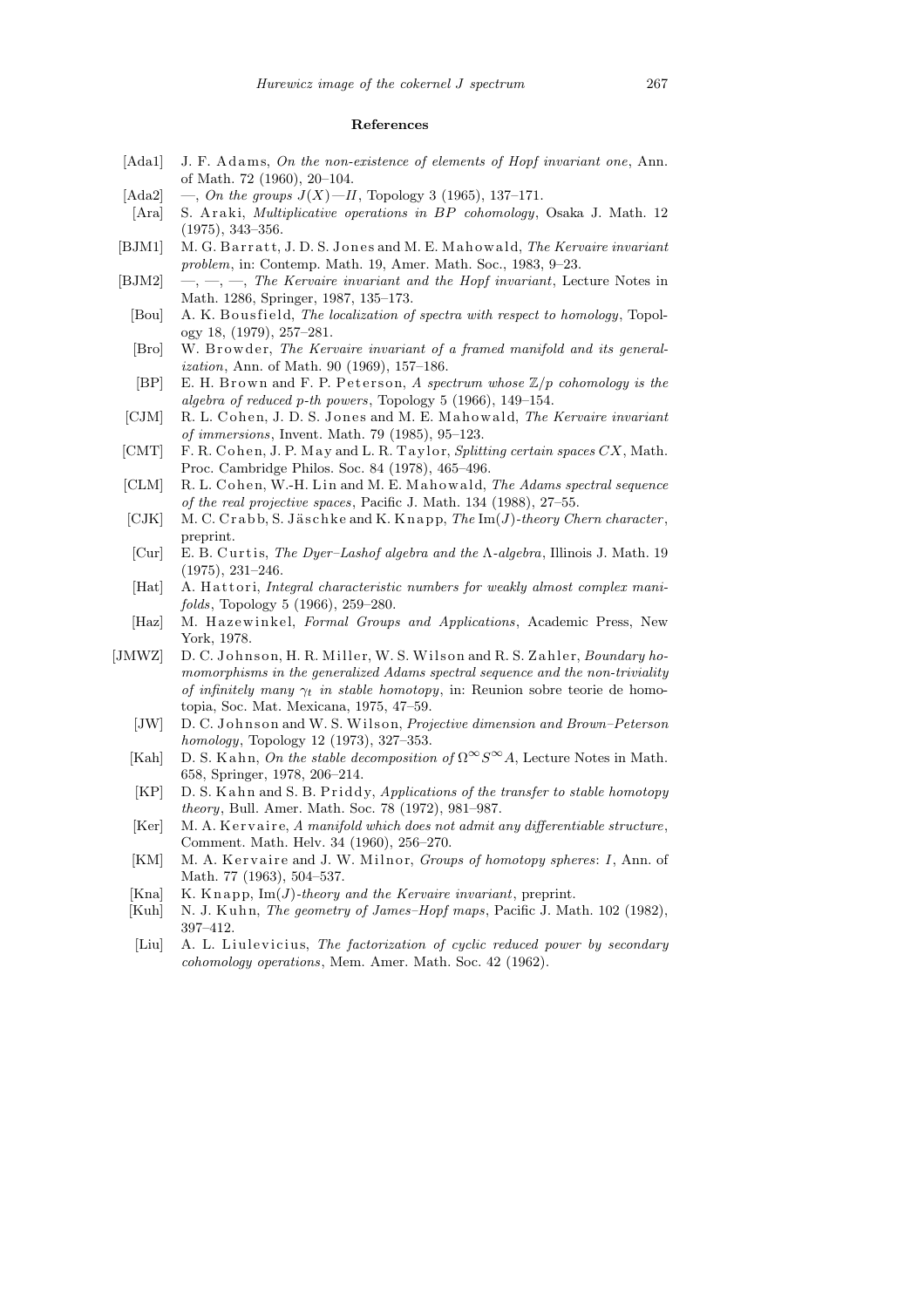- [Mad] I. Madsen, *On the action of Dyer Lashof algebra in*  $H_*(G)$  and  $H_*(G/TOP)$ , Dissertation, University of Chicago, 1970.
- [Mah1] M. E. Mahowald, *Some Whitehead products in*  $S<sup>n</sup>$ , Topology 4 (1965), 17–26.
- [Mah2] —, *Some remarks on the Kervaire invariant problem from the homotopy point of view*, in: Proc. Sympos. Pure Math. 22, Amer. Math. Soc., 1971, 165–169.
- [Mah3] —, *A new infinite family in*  $_{2}\pi^{s}_{*}$ , Topology 16 (1977), 249-256.
- [Mah4] —, *The image of J in the EHP sequence*, Ann. of Math. 116 (1982), 65-112.
- [MM] M. E. Mahowald and R. J. Milgram, *Operations that detect* Sq<sup>4</sup> in con*nective K-theory and their applications*, Quart. J. Math. Oxford 27 (1976), 415–432.
- [May] J. P. May (with contributions by F. Quinn, N. Ray, and J. Tornehave),  $E_{\infty}$ *Ring Spaces and E∞ Ring Spectra*, Lecture Notes in Math. 577, Springer, 1977.
- [MRW] H. R. Miller, D. C. Ravenel and W. S. Wilson, *Periodic phenomena in the Adams–Novikov spectral sequence*, Ann. of Math. 106 (1977), 469–516.
- [Min1] N. Minami, *On the Hurewicz image of the cokernel J spectrum*, Abstracts Amer. Math. Soc. 16 (1995), 897-55-783.
- [Min2] —, *The Kervaire invariant one element and the double transfer* , Topology 34 (1995), 481–488.
- [Min3] —, *On the odd primary Adams 2-line elements*, preprint.
- [Min4] —, *The iterated transfer analogue of the new doomsday conjecture*, Trans. Amer. Math. Soc., to appear.
- [Min5] —, *An introduction to the Kervaire invariant one problem*, in: Proc. Sympos. Pure Math., to appear.
- [Nov] S. P. Novikov, *The methods of algebraic topology from the viewpoint of cobordism theories*, Izv. Akad. Nauk SSSR Ser. Mat. 31 (1967), 855–951 (in Russian); English transl.: Math. USSR-Izv. (1967), 827–913.
- [Qui1] D. G. Quillen, *On the formal group laws of unoriented and complex cobordism theory*, Bull. Amer. Math. Soc. 75 (1969), 1293–1298.
- [Qui2] —, *The Adams conjecture*, Topology 10 (1971), 1–10.
- [Rav1] D. C. Ravenel, *The nonexistence of odd primary Arf invariant elements in stable homotopy*, Math. Proc. Cambridge Philos. Soc. 83 (1978), 429–443.
- [Rav2] —, *Localization with respect to certain periodic homology theories*, Amer. J. Math. 106 (1984), 351–414.
- [Rav3] —, *Complex Cobordism and Stable Homotopy Groups of Spheres*, Academic Press, Orlando, Fla., 1986.
- [Rav4] —, *The geometric realization of the chromatic resolution*, in: Algebraic Topology and Algebraic *K*-Theory, Ann. of Math. Stud. 113, Princeton Univ. Press, Princeton, N.J., 1987, 168–179.
- [Seg] G. B. S e g al, *Operations in stable homotopy theory*, in: London Math. Soc. Lecture Note Ser. 11, Cambridge Univ. Press, 1974, 105–110.
- [Shi] K. Shimomura, *Novikov's* Ext<sup>2</sup> at the prime 2, Hiroshima Math. J. 11 (1981), 499–513.
- [Sna] V. P. Snaith, *Stable decomposition of*  $\Omega^n \Sigma^n X$ , J. London Math. Soc. 7 (1974), 577–583.
- [Sto] R. E. Stong, *Relations among characteristic numbers—I*, Topology 4 (1965), 267–281.
- [Sul] D. P. Sullivan, *Genetics of homotopy theory and the Adams conjecture*, Ann. of Math. 100 (1974), 1–79.

<sup>268</sup> N. Minami